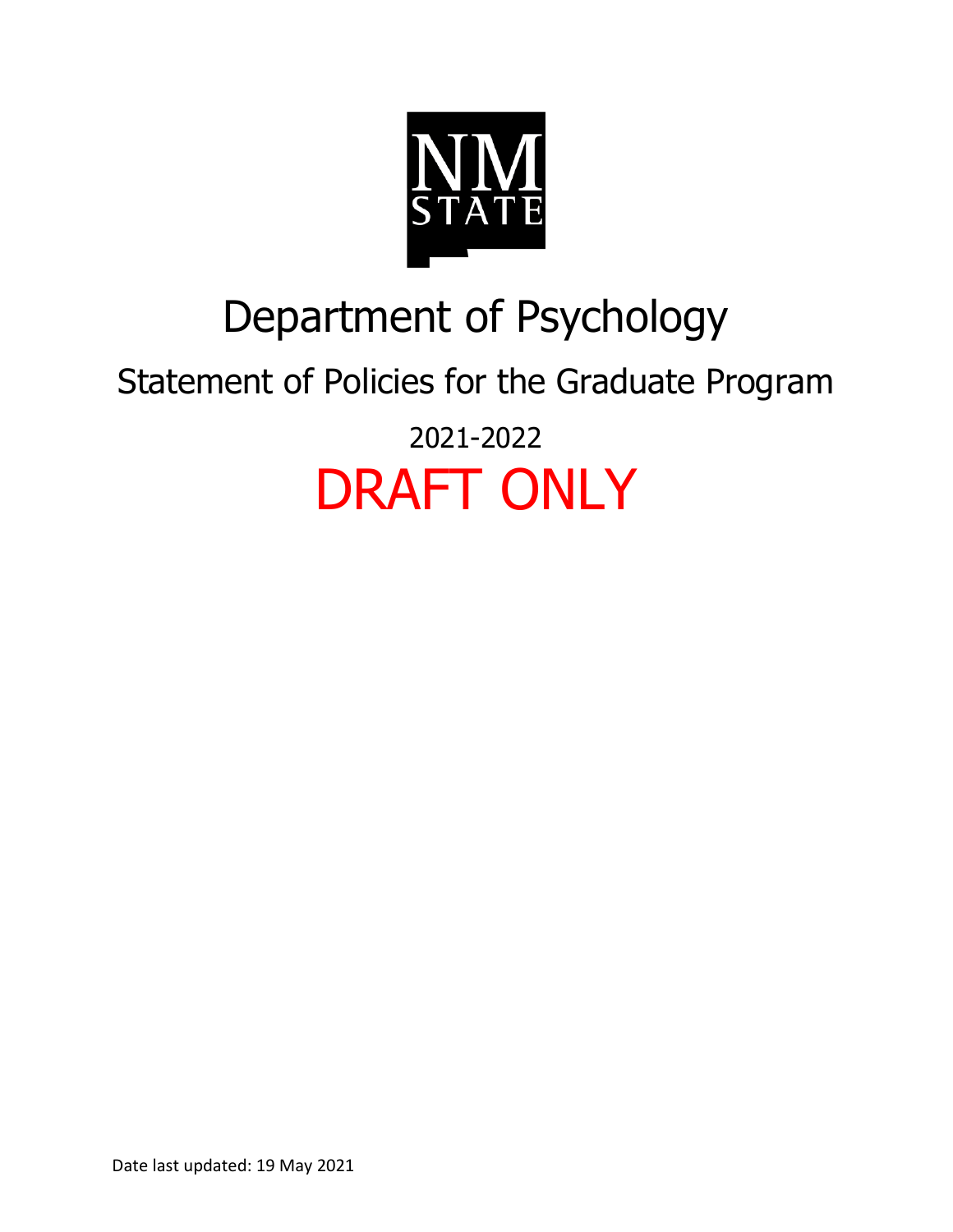#### **TABLE OF CONTENTS**

| 3              |
|----------------|
| $\overline{4}$ |
| 7              |
| 7              |
| 9              |
| $\overline{4}$ |
| $\overline{4}$ |
| 5              |
| 15             |
| 15             |
| 16             |
| 16             |
| 17             |
| 18             |
| 19             |
| 19             |
| 23             |
| 25             |
| 25             |
| 26             |
| 26             |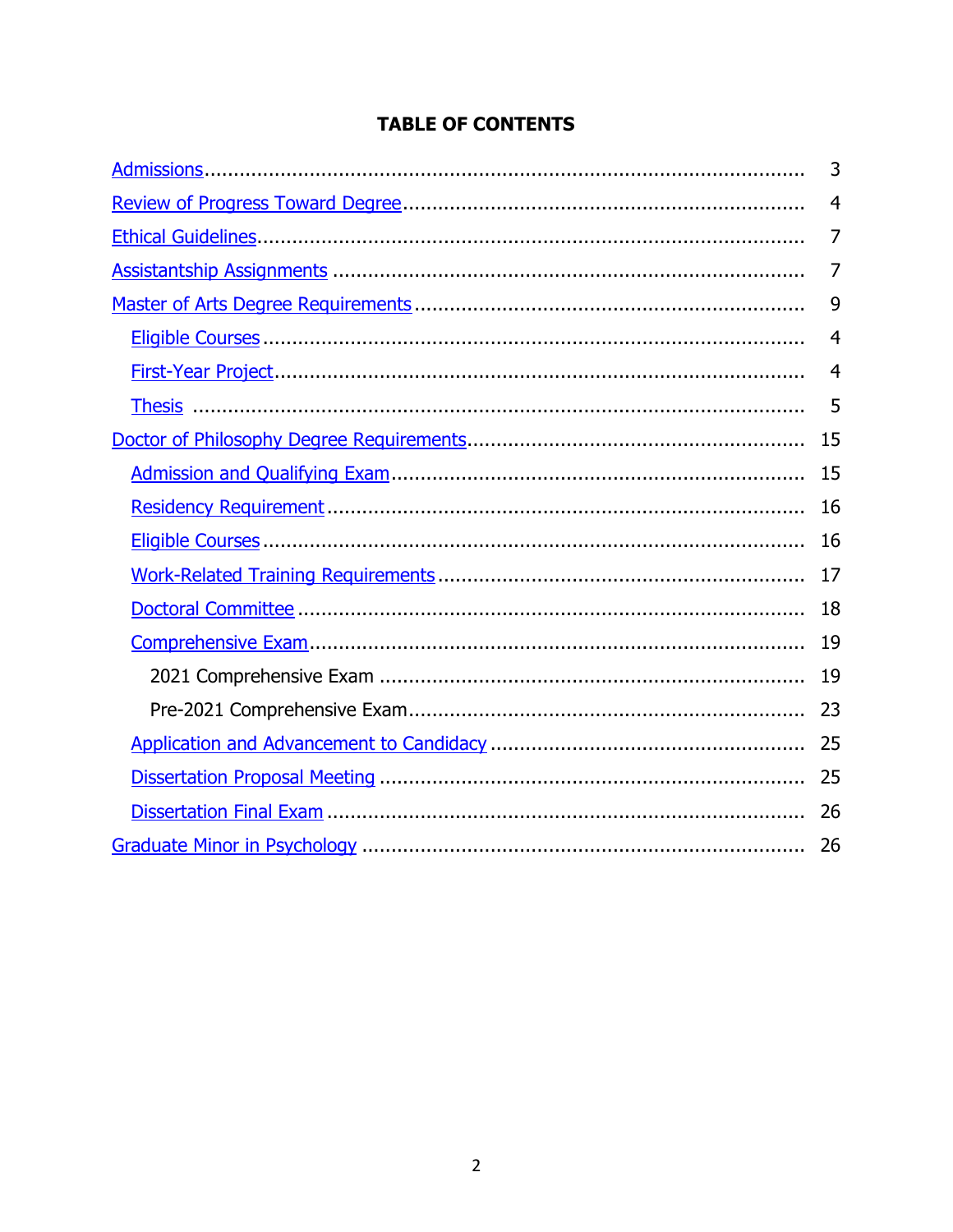#### **ADMISSIONS**

#### <span id="page-2-0"></span>APPLICATION DEADLINE AND MATERIALS

The Department of Psychology offers graduate work leading to the Master of Arts and Doctor of Philosophy degrees. To be considered for the fall semester all material should be on file in the department by **January 15th.** Students will be admitted to graduate study on the basis of their potential for achievement in research, scholarship, and teaching. The most promising applicants will be accepted. Because the number of students that the department can successfully accommodate is limited, it will not always be possible to admit all qualified applicants.

The minimum application consists of the following:

- 1) A completed Graduate School [application](https://apply.nmsu.edu/apply/) (https://apply.nmsu.edu/apply/)
- 2) Complete transcripts of all college work (minimum 3.0 GPA)
- 3) Three (3) letters of recommendation from professors, employers, or others qualified to evaluate your potential for graduate work (Uploaded through application process).
- 4) A letter explaining your research interests and experience, career goals, and an indication of the faculty members whose work is of particular interest to you (Uploaded through application process). Our program uses an apprenticeship model in that students learn how to conduct original research by collaborating closely with their advisor. Thus, a close match between the research interests of the student and his/her advisor is a critical factor in our admission decisions.
- 5) A curriculum vitae or resume.
- 6) A writing sample (e.g., a paper the student wrote for a course, a senior thesis or a master's thesis uploaded through application process). Ideally, the sample should demonstrate the student's ability to write clearly about psychological research.

#### IMPORTANT NOTES ABOUT THE ADMISSIONS PROCESS

- Students with bachelor's degrees should apply for admittance to the Master's program even if their ultimate goal is a Ph.D. Students who earn their M. A. at New Mexico State University will be considered for admission to the doctoral program after the oral defense of their thesis. Following a recommendation from the student's committee, admission is determined by a vote of the entire faculty.
- Students with a Master's degree in experimental psychology from other institutions or from another department at NMSU may apply for admittance to the Ph.D. program. The NMSU Graduate School requires doctoral students to pass a qualifying exam prior to being formally admitted into a doctoral program. See below for more information about the qualifying exam.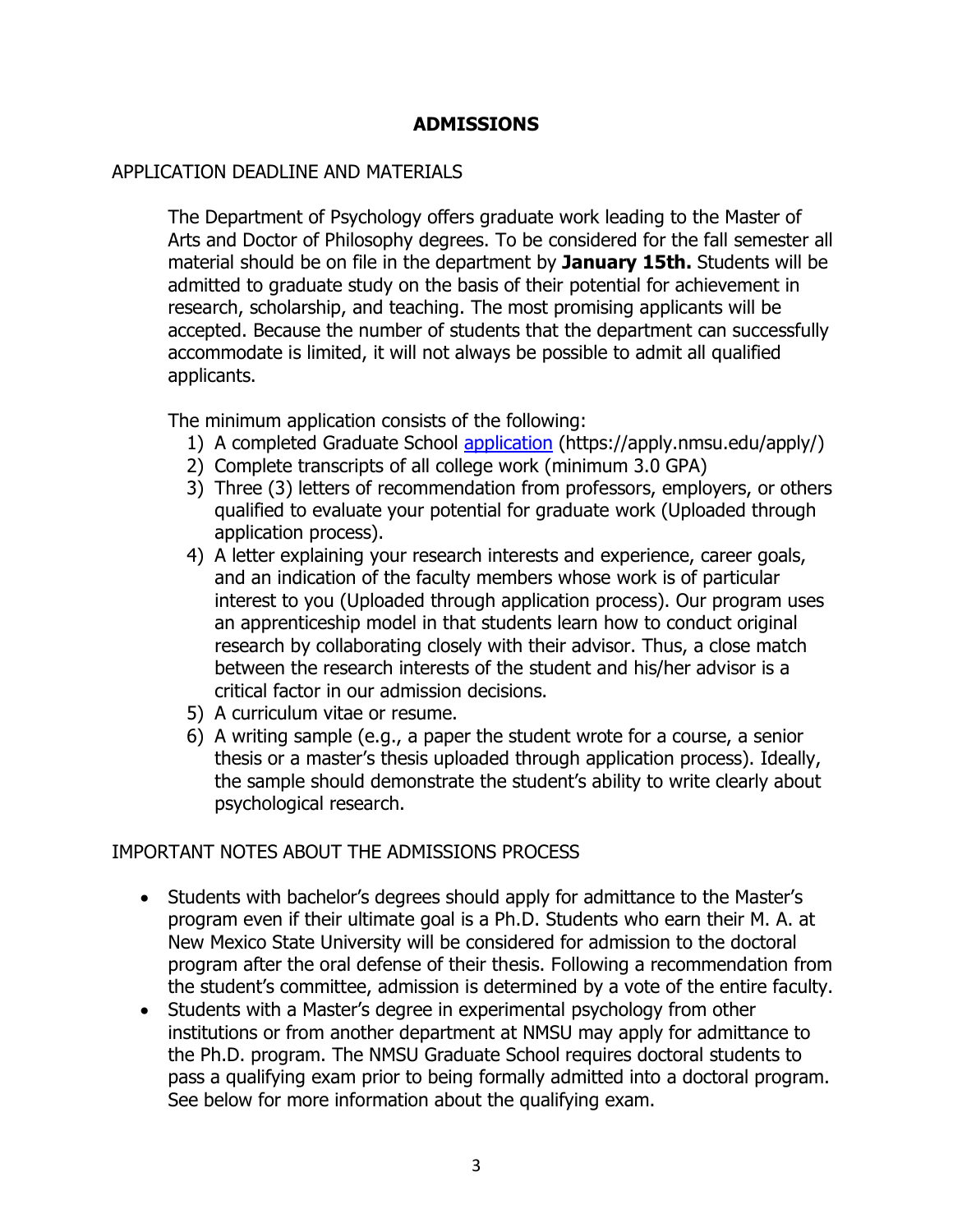#### ADMISSIONS CRITERIA

- Only applicants with completed application packets will be reviewed.
- The relative importance of different qualifications relevant to admission is listed below (e.g., low, medium, or high importance)
	- $\circ$  Statement of goals and objectives high
	- o Applicant's interests high
	- $\circ$  Writing sample high
	- $\circ$  GPA high
	- $\circ$  Letters of recommendation high
	- $\circ$  Research experience medium
	- $\circ$  Interview medium
	- $\circ$  Undergraduate psychology preparation medium
	- $\circ$  Work experience low
- All students are assigned a faculty advisor when admitted to the program. Students must have a faculty advisor in order to remain in the program.

#### **REVIEW OF PROGRESS TOWARD DEGREE**

#### <span id="page-3-0"></span>TIMING

The Psychology Department faculty reviews the progress of each full-time psychology graduate student at the end of each spring semester. The Graduate Committee reviews the progress of any students identified by a faculty member who may need more immediate review at the end of the fall semester. The fall review follows-up on any actions or recommendations made in a student's spring evaluation letter. Similarly, the spring review follows-up on any actions or recommendations made after the fall review. The primary data reviewed include:

- 1) The student's research performance,
- 2) The student's performance in classes,
- 3) The student's progress towards their degree,
- 4) The student's performance as a teaching or research assistant, if applicable, and
- 5) The student's attendance at weekly lab meetings, colloquia, and other department activities.

These criteria for success in the graduate program are based on the philosophy that a graduate student's education is based not simply on coursework, but on research, assistantship work, participation in PSYC 590 (Research Seminar), participation in lab meetings, and attendance at departmental colloquia. In other words, maintaining a minimum grade point average does not constitute sufficient performance for a favorable evaluation by the faculty.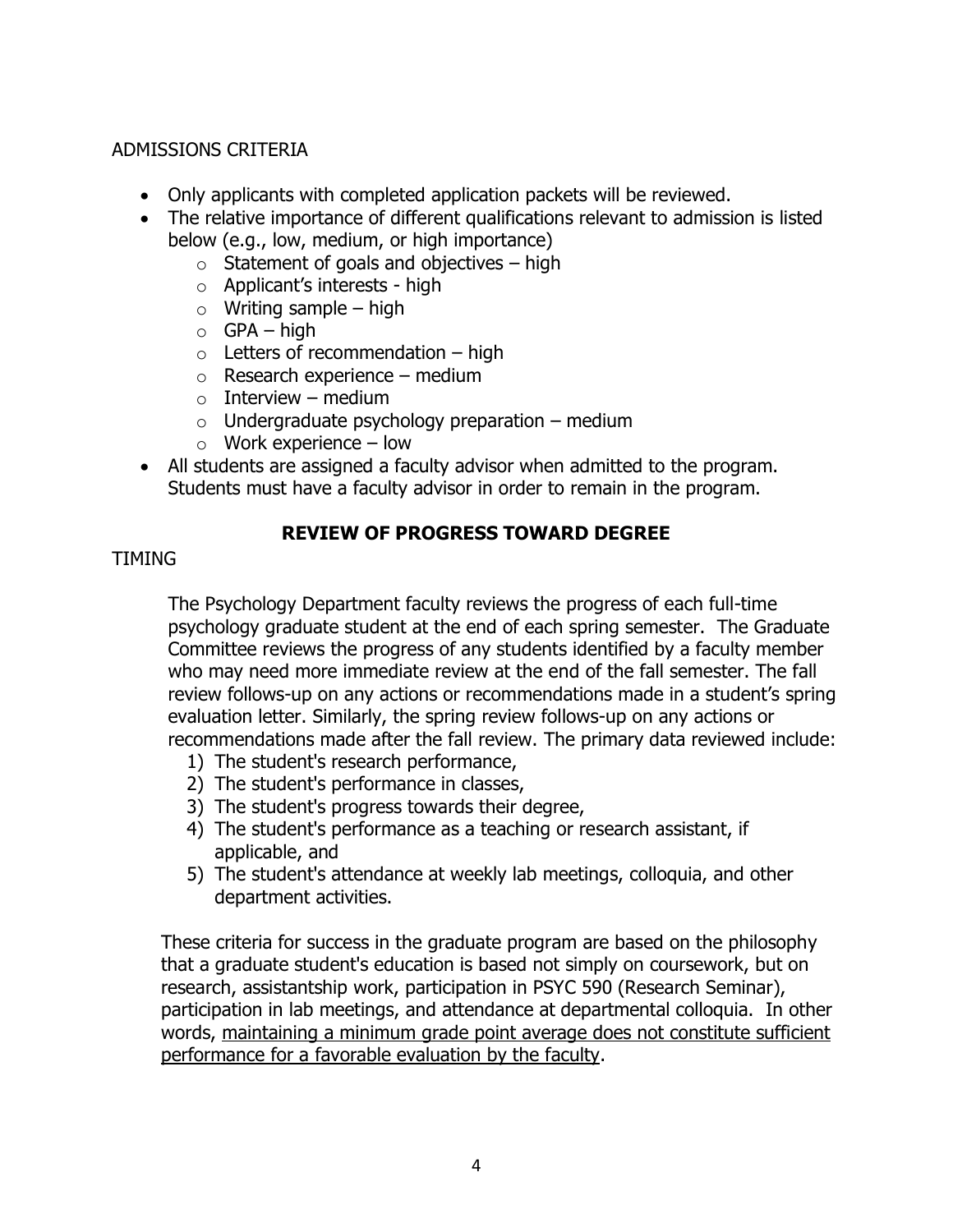#### SELF-EVALUATION

Students will complete a self-evaluation form that the faculty may consult in conducting the spring evaluation. In addition, at the end of each semester, all M.A. students will provide the Graduate Committee with a description of all research-related tasks they have completed during the term. These reviews are an important source of feedback to the student concerning the perception of their work by the faculty.

#### EVALUATION LETTERS

Shortly after the spring and fall evaluation meetings, students will receive a letter summarizing their evaluation. Normally, this letter is drafted by the student's advisor and co-signed by the Graduate Director and Department Head. If a student disagrees with the evaluation, the student can request modifications before a final version is placed in the student's file. (Note that the faculty are not required to agree with or accept the student's position and may choose not to modify the feedback to the student.) In addition, the faculty to decide whether a student will be allowed to continue in the graduate program may use the evaluation. The evaluation also serves as crucial input in making decisions concerning the level of financial support that the department will extend to the student for the following academic year.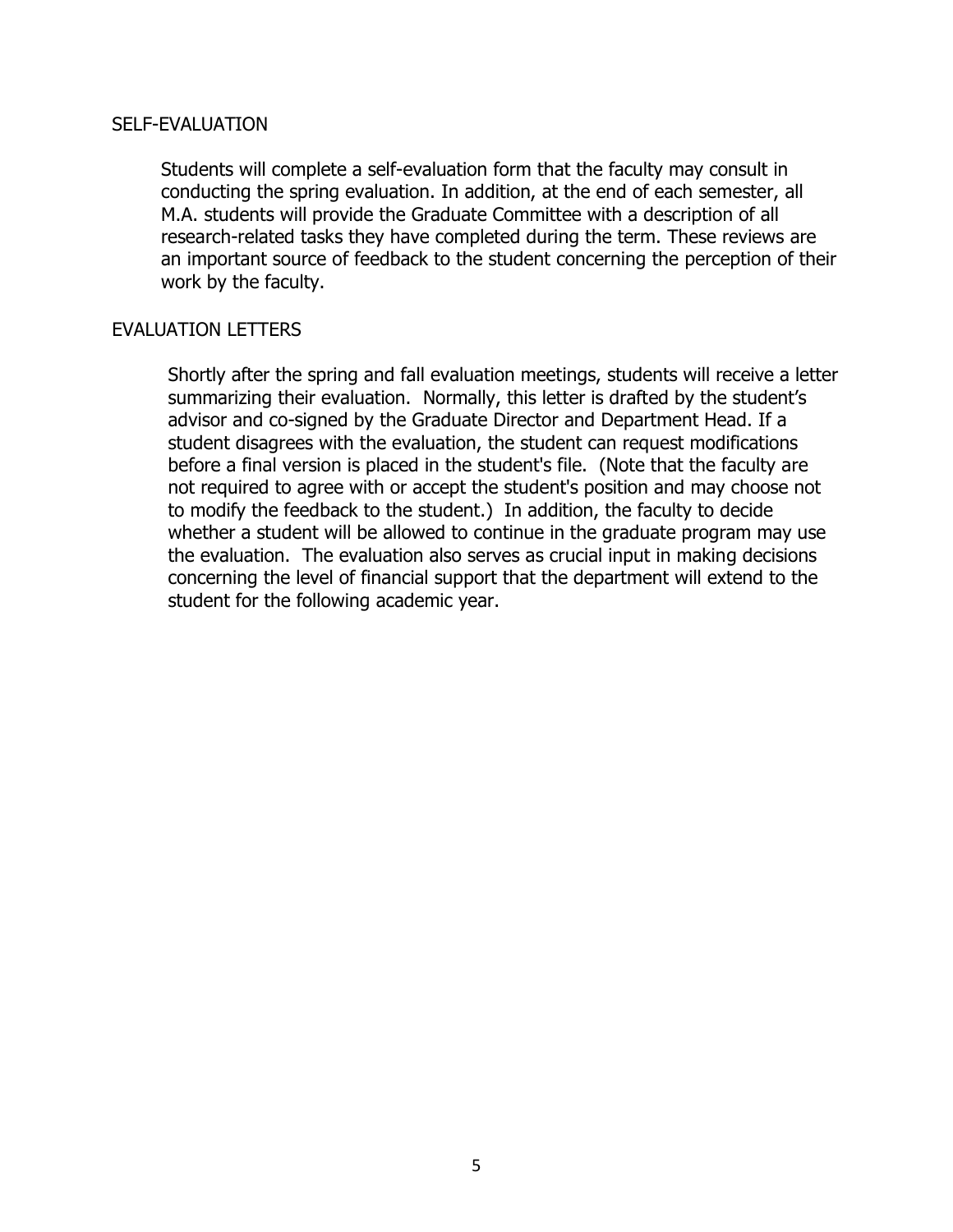#### GOALS FOR TIMELY DEGREE COMPLETION

| Milestone                                   | We expect you to<br>complete the milestone<br>by the end of | You will be making only<br>borderline progress if you<br>complete the milestone by<br>the end of | You will be dismissed<br>from the program if<br>you fail to complete the<br>milestone by the end<br>of |
|---------------------------------------------|-------------------------------------------------------------|--------------------------------------------------------------------------------------------------|--------------------------------------------------------------------------------------------------------|
| Approved<br>thesis<br>proposal              | 3 semesters after<br>entering                               | 4 semesters after entering                                                                       | 5 semesters after<br>entering                                                                          |
| M.A.                                        | 4 semesters after<br>entering                               | 5 semesters after entering                                                                       | 6 semesters after<br>entering                                                                          |
| Comps                                       | 2 semesters after<br>M.A./passing qualifying<br>exam        | 3 semesters after<br>M.A./passing qualifying<br>exam                                             | 4 semesters after<br>M.A./passing qualifying<br>exam                                                   |
| Approved<br><b>Dissertation</b><br>Proposal | 2 semesters after<br>completing<br>Comps                    | 3 semesters after<br>completing<br>Comps                                                         | 4 semesters after<br>completing<br>Comps                                                               |

- 1) Semesters refer to fall and spring semesters, only. Summers are not included in the timeline. For example, a student who entered the program in fall '20 and defended their thesis in August '22 would have met the "acceptable completion" criterion.
- 2) Students who fail to meet the deadlines in the middle column for any milestone will receive a letter from the Graduate Committee notifying the student that they are making unsatisfactory progress toward the degree.
- 3) Deadlines may be modified in situations deemed to be truly exceptional by the faculty of the Department of Psychology.

#### CHANGING ADVISORS

Our program uses an apprenticeship model; students learn how to conduct original research by collaborating closely with their advisor. Thus, a close match between the research interests of the student and their advisor is a critical factor in our admission decisions. Barring extenuating circumstances, students should expect to work with their assigned advisor throughout their degree progress. Possible extenuating circumstances that may merit changing advisors are

- 1) A substantial change in the student's research interests
- 2) The addition of a new faculty member to the department whose research interests are a better match for those of the student than his/her current advisor
- 3) Extreme or persistent interpersonal conflicts between the student and his/her current advisor
- 4) The student's current advisor resigns his/her status as advisor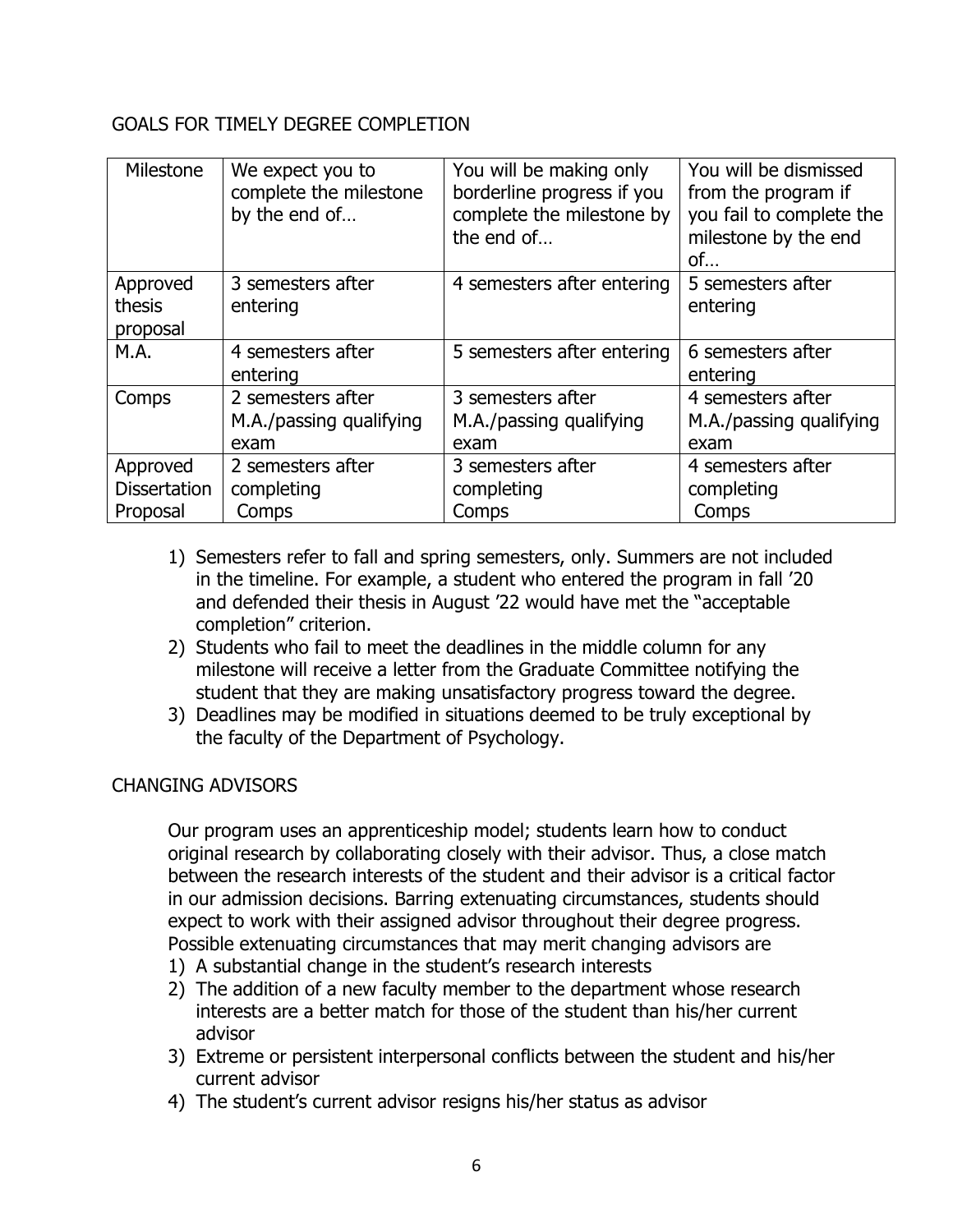#### **ETHICAL GUIDELINES**

<span id="page-6-0"></span>All graduate students affiliated with the Department of Psychology are expected to behave in accordance with current [APA ethical guidelines](https://www.apa.org/ethics/code) (https://www.apa.org/ethics/code). Any substantiated breach of APA ethical guidelines may be grounds for dismissal from the program.

Students are required to follow all NMSU [Institutional Review Board](https://research.nmsu.edu/compliance_and_ethics/subpages/IRB1/IRB.html) [\(https://research.nmsu.edu\)](https://research.nmsu.edu/) research compliance guidelines.

#### **ASSISTANTSHIP ASSIGNMENTS**

#### <span id="page-6-1"></span>**ELIGIBILITY**

To be considered for in-state tuition, all graduate students who are U.S. citizens must establish NM state residency. First year students who are employed at least 10 hrs./week will automatically receive the resident tuition rate during the first 12 months. Please note that the graduate school does not grant this waiver for domestic students beyond the 12 months. International students receive the resident tuition rate throughout their degree program as long as they receive at least a 10 hour assistantship.

#### BASIC INFORMATION

- a) The Director of Graduate Studies makes assistantship assignments every semester.
- b) All assistantships funded by the State General fund are teaching assistantships (TAs). The level of work for this funding is usually either 10 or 20 hours per week. Your performance in your assignments is important in determining the likelihood of your future financial support.
- c) In addition to the positions based on State General funding, faculty members may have funding from grants and contracts supported by government agencies or by industry. For the most part, the faculty members who have the grants or contracts select research assistants based on their skills and prior performance. As with State General funding, these positions are usually either 10 or 20 hours per week.

#### YOUR RESPONSIBILITIES FOR GRADUATE TEACHING ASSISTANTSHIPS

a) Assistantships start the week before classes and end when final grades are turned in (usually the Tuesday after finals week). You must be present the week before classes start, and make arrangements with your instructor about the day grades are due.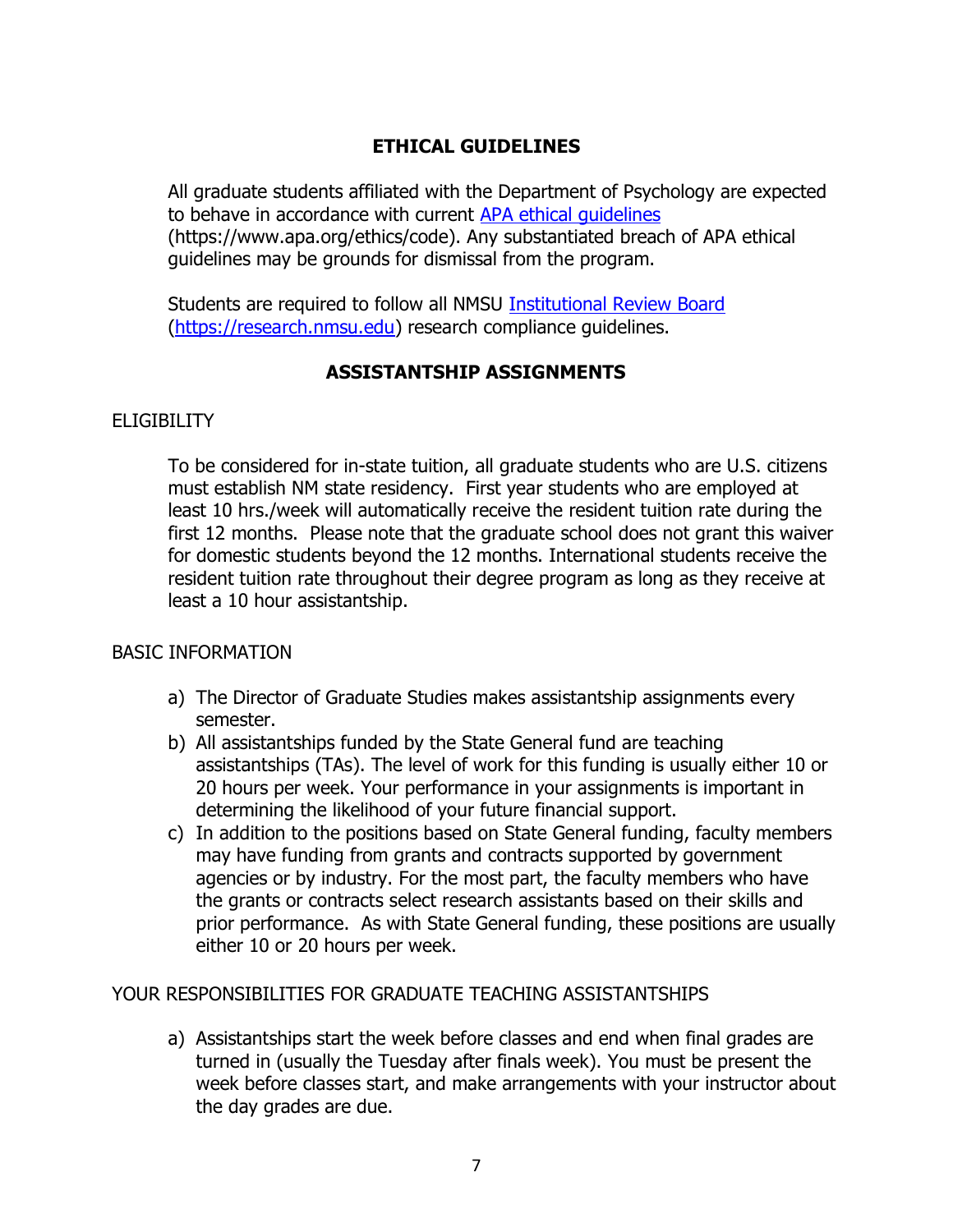- b) Note that faculty must maintain grades and papers for years after the class has been taught. Make sure to maintain any spreadsheets or other graded material, just in case.
- c) Contact the instructor to whom you've been assigned at least one week before classes start. Note that each instructor may have different uses for their teaching assistants. For labs, TAs may teach the whole section(s), prepare lectures and grade papers. For courses, some TAs may be asked to grade papers only, while other TAs may be required to attend the classes, proctor exams, and grade papers. Some instructors may even ask their TAs to teach some of their classes when they are sick or away on business. Be aware that the assignment can vary widely among faculty and it is up to you to make sure you perform whatever tasks are requested.
- d) Throughout the semester, contact the instructor at least once a week with status and other information. Unless the faculty member approves your early leave, you are expected to stay on campus through the day that grades are turned in (usually the Tuesday after the last final). You must also inform your supervisor whenever you plan to go out-of-town (when, where, how to contact you). If the faculty member needs your help for those days, you are expected to be there to help them.
- e) Respond promptly to any e-mail or phone contact from the instructor.
- f) Proctor exams as necessary, arriving to class at least 5-10 minutes early.
- g) Grade exams/papers as quickly as possible. You need to look at the instructor's syllabus and plan your time around grading these exams (or any other activity that the instructor/research faculty requests). Your own classes do not come first. Use good time management to make sure your own classes are covered but they cannot be used as an excuse for either not showing up for your duties or not completing your TA assignments.
- h) Have reasonable office hours and be available to undergraduates. Interact with undergraduates in a professional manner and respond to their requests promptly.
- i) Be accurate when entering grades into a spreadsheet and keep grade records up-to-date. Ask someone else or a fellow graduate student to check your work if you have any doubts.
- j) Treat students' exams and assignments with respect. Do not eat, drink or smoke near your papers. They should come back clean with only your graded marks on them.
- k) If more than one TA is assigned to an instructor (ex, PSYC 201 or PSYC 310), work with other graduate TAs to get the job done.
- l) Offer any assistance to the instructor if you see some place where help might be needed. Strive to go beyond what the instructor requires.

#### EVALUATION OF GRADUATE TEACHING ASSISTANTS

Supervisors of graduate teaching assistants will use the department's Teaching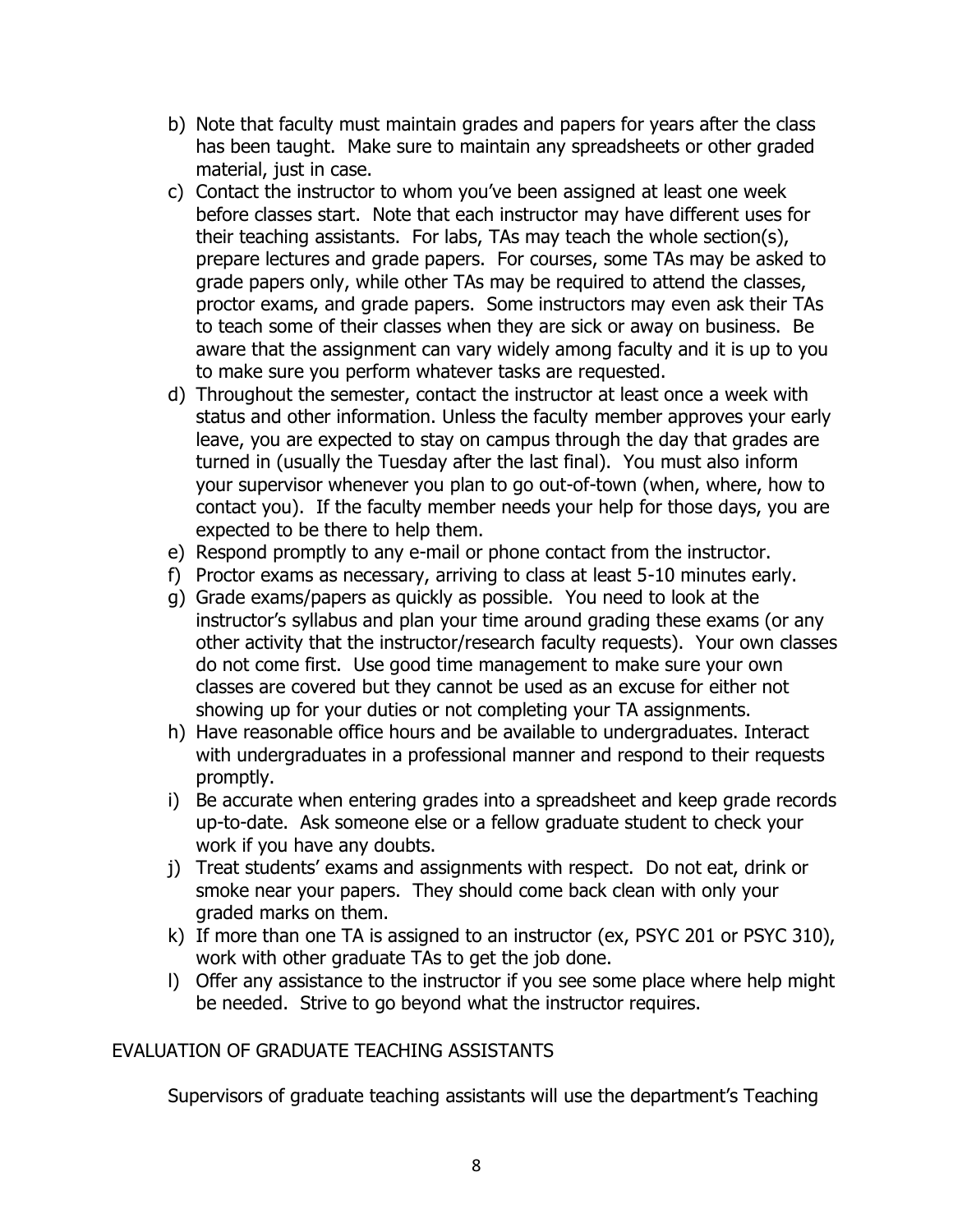Assistant Evaluation Form (available on the [department's website](https://psychology.nmsu.edu/pages/faculty-resources.html)) to communicate the instructor's expectations for his/her teaching assistant at the beginning of the term and to document the assistant's performance in those tasks. The instructor and TA should meet early in the term to discuss the instructor's expectations. The instructor and TA should meet at the end of the term to complete the rating portion of the form. Both the TA and the instructor should complete the ratings and discuss any discrepancies in the ratings. The final version of the instructor's ratings will be added to the TAs permanent file and may be discussed by Psychology Department faculty at the annual evaluation of spring graduate students. Should the TA choose to do so, he/she may use the evaluations to document teaching effectiveness (e.g., when applying for jobs, awards, or fellowships).

#### **MASTER OF ARTS DEGREE REQUIREMENTS**

<span id="page-8-0"></span>The master's degree is a legitimate terminal goal for many students. Most students who earn a master's degree in the program successfully find employment in a degreerelevant job. The master's degree is in general experimental psychology with possible emphases in engineering psychology, cognitive psychology, social psychology, biopsychology, or developmental psychology. The program is designed to provide graduates with the tools and knowledge necessary for further training at the doctoral level or for employment in industry or government.

Students must take a minimum of 36 credit hours with at least 15 credit hours in Psychology and at least 15 credit hours in courses numbered 500 or above. These requirements are verified by the [STAR audit system](https://records.nmsu.edu/star-degree-audit/) (https://records.nmsu.edu/stardegree-audit/). We recommend you check your STAR audit at least once/semester to verify that courses appear as they should. If necessary, exceptions to the requirements below can be made on your audit using the Degree [Audit Exception form](https://gradschool.nmsu.edu/Current%20Students/degree_audit_exception_form.pdf) available from the graduate school. Students are also required to:

- 1. Complete a first-year project (4-6 credits of PSYC 598 First-Year Project)
- 2. Complete the core course corresponding to the student's area of study (see below for eligible courses)
- 3. Complete two additional content courses (see below for eligible courses)
- 4. Complete the required statistics sequence: PSYC 507, PSYC 508, and PSYC 509
- 5. Complete a research thesis (6 credits of PSYC 599 Thesis).

These requirements are summarized in the **Revised PSYC MA Map**, available on the Department website.

No practical experience is required. Also, there is no non-thesis option.

Completion time: two to three years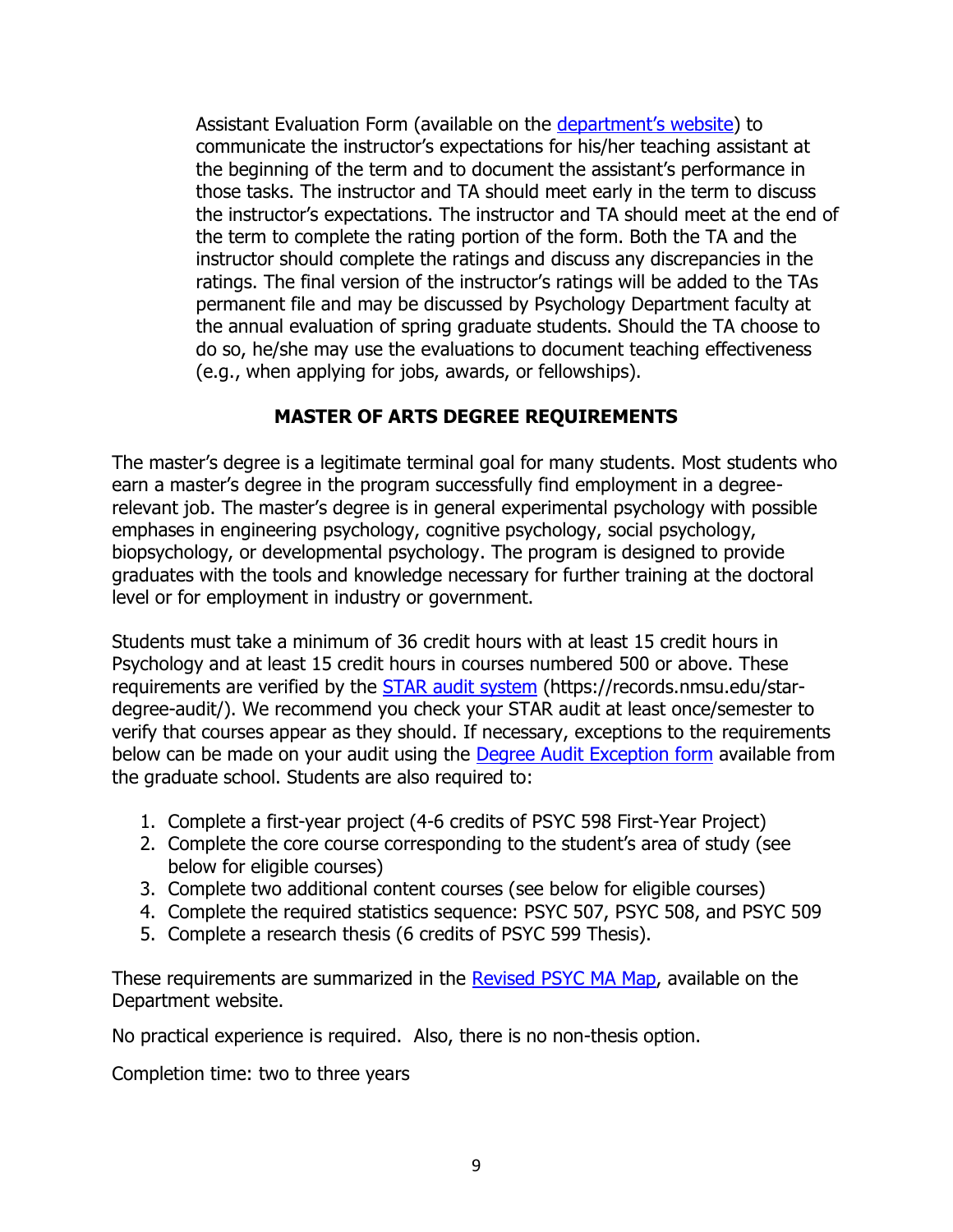A minimum of 36 credit hours, including the hours earned in quantitative and substantive skills is required.

<span id="page-9-0"></span>M.A. ELIGIBLE COURSEWORK

**Core Courses**: The following three courses will fulfill the core course requirement for both the M.A. and the Ph.D. program

- PSYC 524, Cognitive Psychology
- PSYC 527, Social Psychology
- PSYC 547, Engineering Psychology

Note: For both the M.A. and the Ph.D. programs, once a student fulfills the core requirement, the remaining two core courses can be considered content courses (i.e., students can enroll in either or both of them to fulfill the content course requirement).

| <b>Content</b>                            | <b>Stat</b>     | <b>Methods</b>                   |
|-------------------------------------------|-----------------|----------------------------------|
| PSYC 501, Psycholinguistics               | <b>PSYC 507</b> | PSYC 510, Computer Methodology   |
| PSYC 520, Learning Theory &               | <b>PSYC 508</b> | PSYC 523, Methods in Cognitive   |
| Methodology                               |                 | Psychology                       |
| PSYC 522, Sensation & Perception          | <b>PSYC 509</b> | PSYC 529, Methods in Social      |
| Theory & Methodology                      |                 | Psychology                       |
| PSYC 525, Behavioral Neuroscience         |                 | PSYC 548, Methods in Engineering |
|                                           |                 | Psychology                       |
| PSYC 530, HCI                             |                 | PSYC 550, Teaching of Psych      |
| PSYC 531, Human Memory                    |                 |                                  |
| PSYC 535, Developmental                   |                 |                                  |
| Psychology                                |                 |                                  |
| PSYC 540, History & Systems of            |                 |                                  |
| Psychology                                |                 |                                  |
| PSYC 543, Cognitive Neuroscience          |                 |                                  |
| PSYC 625, Seminar in Cognitive<br>Science |                 |                                  |

All other courses are in one of the following three categories:

\*Grandfather clause: Students enrolled in the M.A. or Ph.D. program prior to Fall 2016 can choose either the previous requirements or these requirements. However, either set of requirements must be chosen as a whole; specific elements of the two sets of requirements may not be mixed.

\*\*PSYC 570, Special Topics may be considered content, stat, or methods depending on the specific content of the course.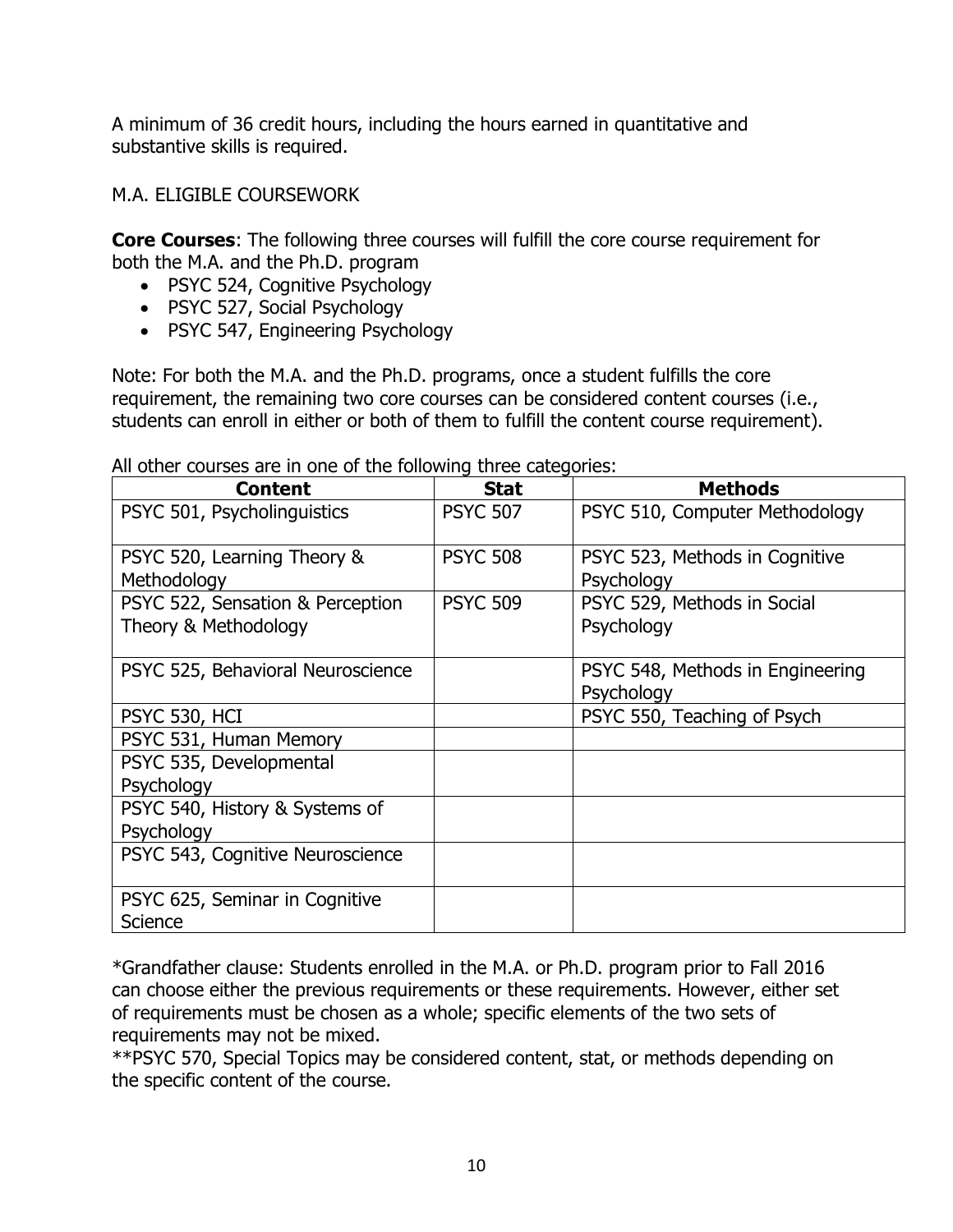#### <span id="page-10-0"></span>FIRST-YEAR PROJECT

1. Overview: During the first year after admission into the Master's program, students will complete a research project under the supervision of their advisor. In most cases, the instructor for the course (PSYC 598) will be the student's academic advisor. Another faculty member may supervise the research, and in that case, should be listed as the instructor for the course.

2. Project Topic: Advisors are encouraged to steer their first-year students toward first-year project topics that might be publishable. The student's eventual Master's project may be on the same topic as the first-year project but it does not have to be on the same topic.

#### 3. Registration:

Fall Semester: Students must sign up for up to 2 credits in PSY 598 and may use the S/U option. PSY 598 requires an "ADD/DROP" form available in the Psychology Department office and [online.](https://psychology.nmsu.edu/pages/student-resources.html) Your advisor must sign this form.

Spring Semester: Students must sign up for 2 credits in PSY 598 and must use the letter grade option. At the end of the semester, students will present a summary of their research project to the faculty.

4. Required Products: A preliminary written literature review and method will be due during the fall semester final exam week. The document will be reviewed by the student's faculty advisor and by one additional Psychology Department faculty member selected by the student and their advisor. The project is subject to the approval of the faculty advisor. The outside reader will largely provide feedback on the student's writing (e.g., whether the document makes sense to someone who may not know the research area). The outside reader may also make comments on the design of the project, but the student and advisor are not required to make any changes. The feedback from the faculty advisor and outside reader may be provided in whatever fashion they prefer (e.g., conversation, email, written on the document).

In the spring, each student will give an approximately 10-minute talk on his/her first-year project during the weekly lab meeting (i.e., PSYC 590). The student will be given primarily formative feedback on the talk, from his/her faculty advisor and from any other faculty members who wish to give feedback.

A complete APA-style manuscript will be due on the last business day in April and should be of a depth and length that is appropriate to submit to a journal. The document will be reviewed by the student's faculty advisor and by one additional Psychology Department faculty member selected by the student and their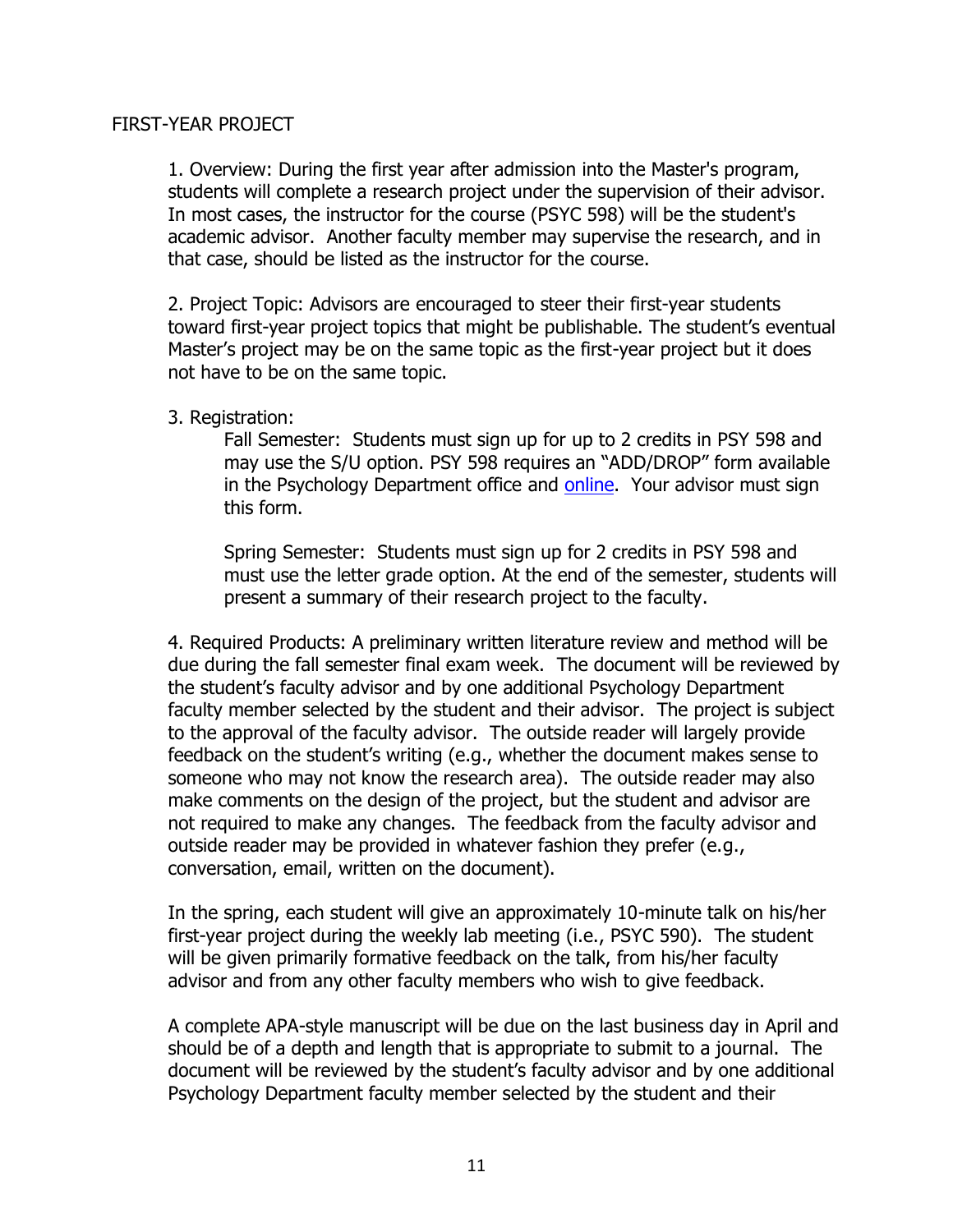advisor. Ideally, the outside reader in the spring semester will be different from the fall outside reader. The outside reader will largely provide feedback on the student's writing but may also provide feedback on other aspects of the project. The feedback from the faculty advisor and outside reader may be provided in whatever fashion they prefer.

During the spring semester final exam week, the student will submit to their faculty advisor a summer research plan indicating the research activities in which the student will be engaged over the summer.

5. Evaluation: The student's faculty advisor will submit a final grade for PSYC 598 based on their evaluation of the student's APA-style manuscript and the student's performance throughout the first-year project.

#### <span id="page-11-0"></span>MASTER'S THESIS

1. Overview: The thesis provides master's-level students with the opportunity both to develop their skills as independent researchers and to demonstrate those skills. However, the thesis should not serve as the only means by which students acquire research skill. Rather, the faculty strongly urges graduate students to be involved in research from their first day on campus, and recommend that students view the thesis as a part of an on-going involvement in research, not as a rare event of outsized importance.

2. Advisory Committee: A Master's Thesis in our department is a written description of original research conducted by the student. The student's advisory committee must approve this research before it is conducted. The student, in consultation with his or her advisor, will form an advisory committee. The advisory committee will consist of at least four members -- three faculty members from Psychology and one from an outside department. Generally, two of the three Psychology members will be from within the student's area and the third will be from another area in the department. The committee member from the outside department will serve as the Dean's representative on the committee. In consultation with the committee chair, students should select as their Dean's Rep a faculty member who can offer content-relevant insights. The Dean's representative and the committee chair must have appointments to the graduate faculty. Students who have declared a minor must have at least one representative from the minor area on their committee. The representative of the minor area can also serve as the Dean's representative. If appropriate, the advisory committee may also have a member from off campus (in addition to the required four members described above), as long as that person has earned at least a Master's or equivalent degree. Each graduate student will submit the names of his/her advisory committee members and a justification for selecting each committee member to the department head using the Department of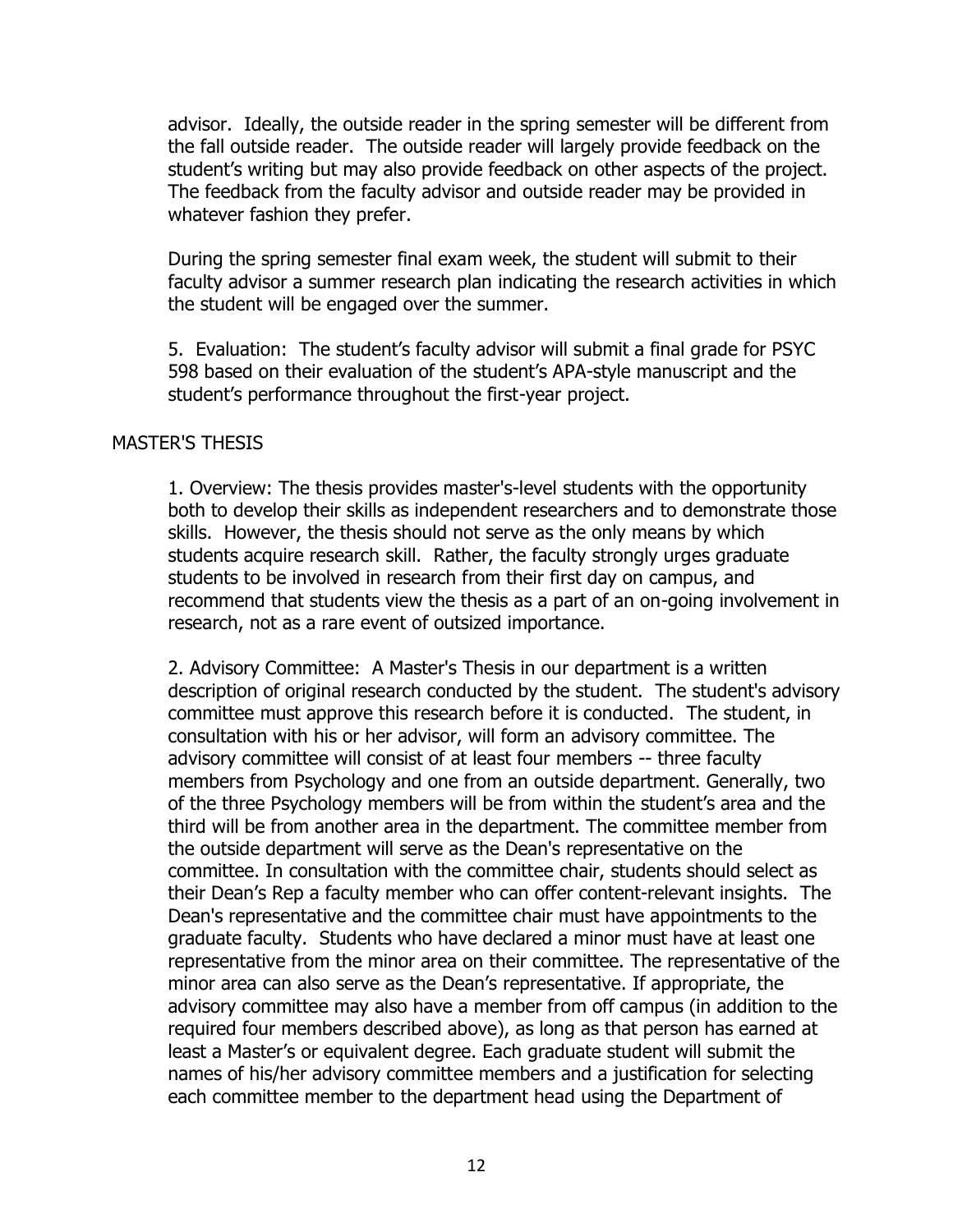Psychology [Graduate Student Committee Composition Form.](https://psychology.nmsu.edu/pages/student-resources.html) Subsequent changes in the committee must be submitted and justified in writing and must be agreed to by the advisor as well as the department head.

3. Master's Thesis Proposal Meeting: The student will obtain this approval at a Master's Thesis Proposal Meeting attended by the student, their advisor, and the student's advisory committee. The purpose of the meeting is to discuss the proposed research and to suggest whatever changes in it that is deemed necessary to make it a worthwhile scientific effort. This objective is more easily met if the proposal document is in final M.A. thesis form except for the Results, Discussion, and Conclusions. Students should discuss the proposed research with their advisor and, if necessary, their advisory committee prior to writing the M.A. proposal document. The approval of the committee and any required changes in the project should be documented using the department's [Thesis/Dissertation](https://psychology.nmsu.edu/pages/student-resources.html)  [Proposal Approval Form.](https://psychology.nmsu.edu/pages/student-resources.html)

4. PSYC 599 Credit Requirements: Six credit hours of PSYC 599 are required for the M.A. degree. Students can take as many credit hours of PSYC 599 as they wish, but only six credits may be counted toward the required 36 credits.

#### 5. Final Examination (Master's Orals)

- A. Prerequisites:
	- Minimum average GPA of 3.0 in all courses taken for graduate credit at NMSU and/or other institutions.
	- Completed all coursework for the M.A. degree.
	- Enrolled in the semester in which the final examination is taken an enrolled in at least 3 credits of PSY599.
- B. Submit completed [Committee for Final Examination](https://gradschool.nmsu.edu/Current%20Students/masters_final_examination_form.pdf) to Graduate School two weeks before the examination is taken. This form specifies your major and minor (if any) areas, the examination date, site, etc., and the faculty who will compose your examination committee.
- C. The department encourages students to present orally an early version of their completed thesis research to their committee or to the department prior to writing the final document and defending it.
- D. The committee chair, or a majority of committee members, will approve of the thesis document prior to scheduling an oral defense.

#### Notes:

i. To demonstrate professional-level proficiency, students must receive a grade of "B-" or better in courses taken to satisfy any degree requirements. If the student receives a grade of "C+" or lower, those credits cannot be applied to the degree. If the student receives a grade of "C+" or below in PSYC 507, 508, or 509, the student has the option to retake that course or take the ASTAT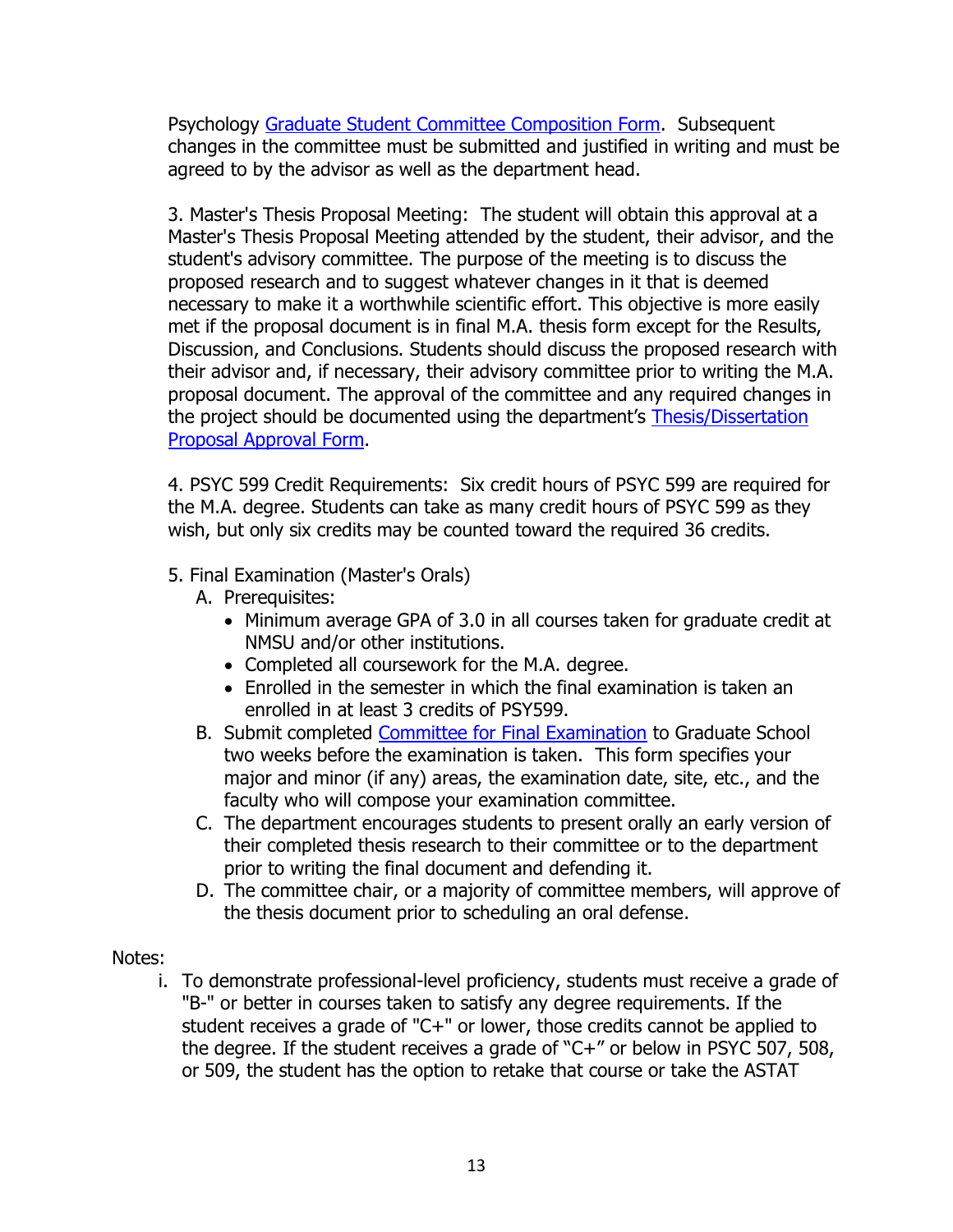equivalent. The equivalents for PSYC 507, 508, and 509 are ASTAT 505, 506, and 507, respectively.

- ii. At least 50% of your total M.A. hours must be in psychology. Also, at least half of the minimum credits required for the M.A. degree, exclusive of research credits, must be taken with other than a single professor.
- iii. Students should file a Department of Psychology Graduate Student Committee [Composition](https://psychology.nmsu.edu/_files/documents/Committee-Form-Revised-3.pdf) form no later than after the completion of 12 credits of graduate work.
- <span id="page-13-0"></span>iv. Students should participate PSYC 590 each semester they are in-residence. Students can opt to register for one credit of PSYC 590. Research seminar meets once each week and is an opportunity for students to improve their ability to give and critically analyze a research presentation. Both of these skills will be crucial to your success.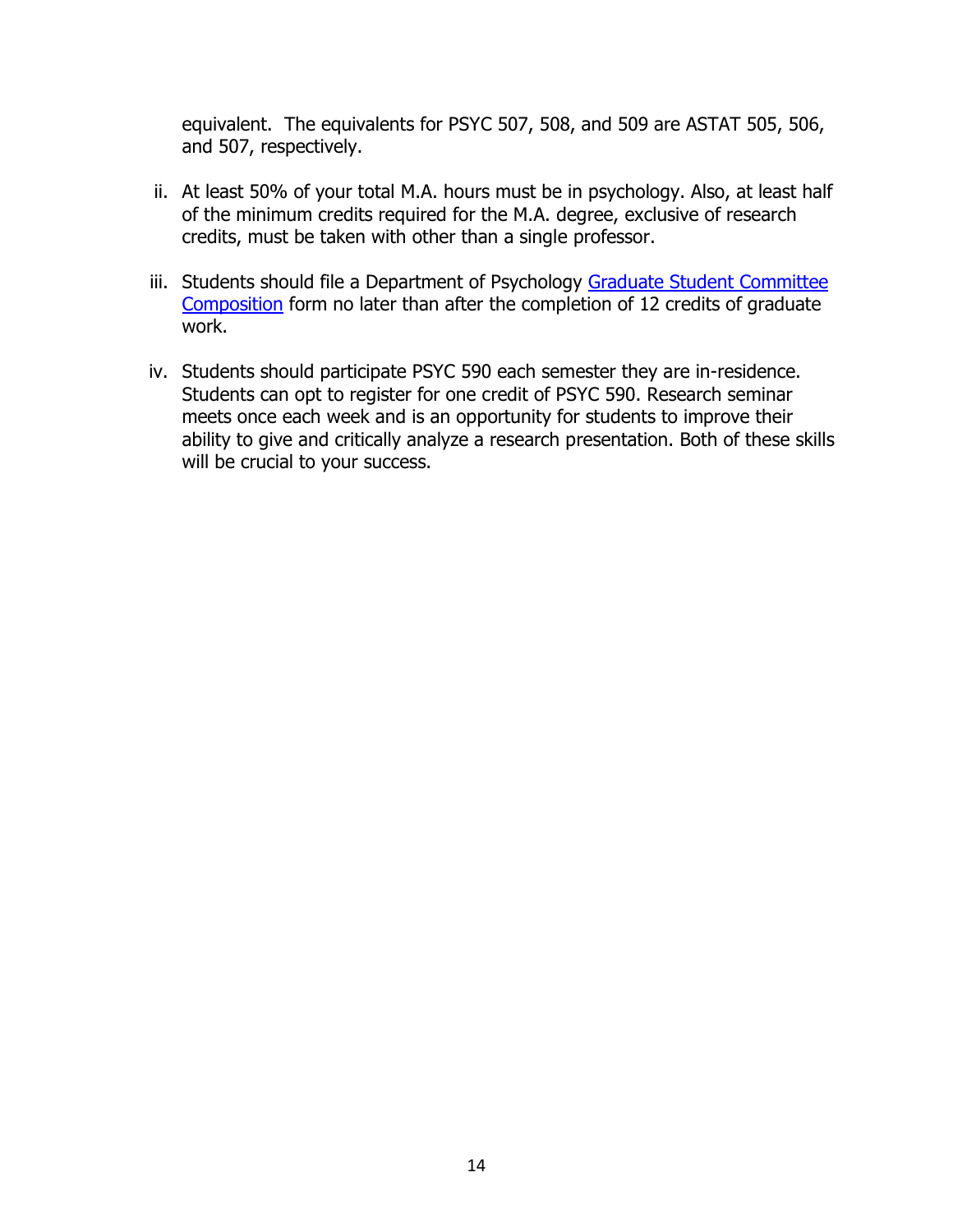#### **DOCTOR OF PHILOSOPHY DEGREE REQUIREMENTS**

#### <span id="page-14-0"></span>ADMISSION TO THE DOCTORAL PROGRAM / QUALIFYING EXAMINATION

The NMSU Graduate School requires all students pass a qualifying examination prior to admission into the Ph.D. program.

- A. For students who have obtained their M.A. degree in Psychology at NMSU:
	- a. The Master's Oral Examination can serve as the Qualifying Examination for admission to the Ph.D. program. In order to be considered for admission into the Ph.D. program, the student must submit the following items to the chair of the graduate committee within four weeks of passing the Master's Oral Examination:
		- A CV, an unofficial transcript, and a one page description of the student's plans/goals for Ph.D. program, including a brief description of the student's research program(s).
	- b. The admission decision will be made by the full faculty via either a secret ballot vote at a faculty meeting or via a confidential email vote to the department head. Faculty members may vote a) admit, b) do not admit, or c) abstain. All faculty members, including the department head and the student's advisor, have an equal vote. The vote will not be finalized until there are two or fewer abstentions.
	- c. Votes will be based on results of the admission vote of the student's M.A. committee members, willingness of the current advisor to continue advising the student or the willingness of a new advisor to do so, quality of the thesis document/defense, materials submitted by the student (as listed above), and the student's performance and professionalism in the graduate program. The student will be admitted into the Ph.D. program based on a simple majority "admit" vote. In the case of a tie, discussion must be continued until the tie is resolved.
- B. For students who have obtained their M.A. degree at another university or in another discipline:
	- a. The Psychology Department Graduate Committee, in collaboration with the student's own doctoral committee, shall decide upon the nature of the Qualifying Examination. A student who has not completed a master's thesis that is considered adequate (e.g., a non-empirical thesis) may be required to do a master's thesis at NMSU.
	- b. In the case of students whose master's theses are considered inadequate, the department recommends that the form of the qualifying exam be the first-year project required of all new incoming graduate students. However, in some circumstances, the student's committee, with the approval of the graduate committee and the department head, may use a different method of exam. Also, the qualifying exam may include additional coursework at New Mexico State University.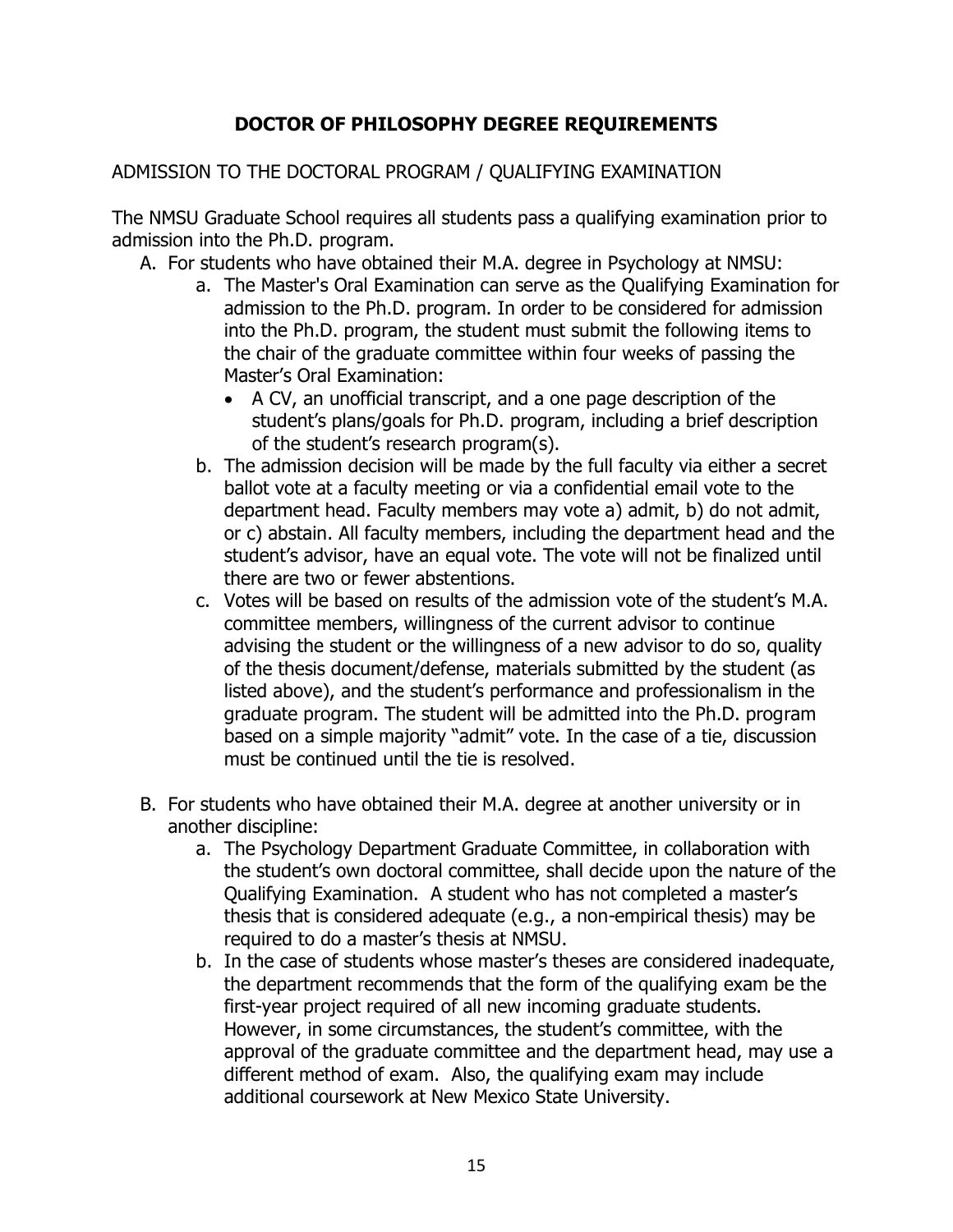- c. The qualifying exam must be completed within a student's first semester at NMSU.
- d. If a student fails the exam or does not complete it within the first year, the student needs to complete a make-up exam by the end of the fall semester of their second year. The student's advisor, the director of graduate studies, the department head, and an independent faculty member (someone who is not working with the student) will attend the make-up exam. The student must receive a passing score from the examiners before being allowed to continue in the program.

#### <span id="page-15-0"></span>RESIDENCY REQUIREMENT

The minimum residence requirement for the doctoral degree includes at least two regular full-time enrollment semesters at New Mexico State University.

#### <span id="page-15-1"></span>ELIGIBLE COURSEWORK

- The core course corresponding to the student's area of study (see below for eligible courses)
- 3 additional content courses (see below for eligible courses)
- Required statistics sequence: PSYC 507, PSYC 508, and PSYC 509
- 6 additional credits in statistics/methods (see list of eligible psychology courses below).

Note: The additional required statistics/methods courses may be fulfilled by coursework in psychology or in another qualifying department (e.g., Applied Statistics). A ST505, A ST506, and A ST507 courses may not be used to fulfill this requirement because they correspond to PSYC 507, PSYC 508, and PSYC 509.

- At least 18 credits of PSYC 700 (Doctoral Dissertation).
- Total Credit Hours for the Ph.D.: The Graduate School requires doctoral students to complete a minimum of 18 credits of PSYC 700 (Doctoral Dissertation). Beyond that, there are no fixed credit hour requirements for the doctoral degree. However, a student should expect to accumulate a minimum of 40 to 70 credits beyond the M.A. degree requirements, including dissertation credit, to obtain approval of his/her Ph.D. program of study by the Graduate School.
- Residency Requirement: The minimum residence requirement for the doctoral degree includes at least two regular full-time enrollment semesters at New Mexico State University.

**Core Courses**: The following three courses will fulfill the core course requirement for both the M.A. and the Ph.D. program

- PSYC 524, Cognitive Psychology
- PSYC 527, Social Psychology
- PSYC 547, Engineering Psychology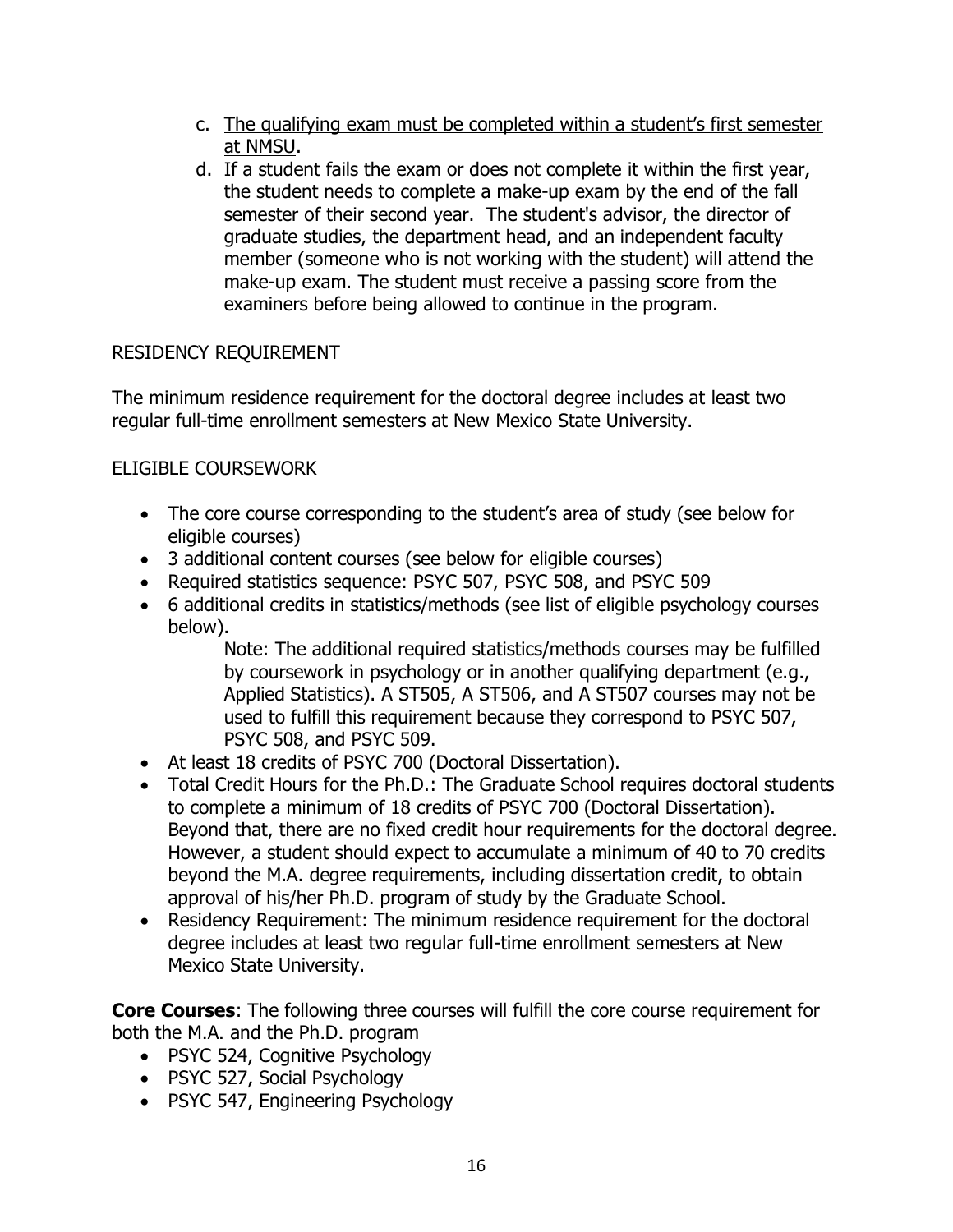Note: For both the M.A. and the Ph.D. programs, once a student fulfills the core requirement, the remaining two core courses can be considered content courses (i.e., students can enroll in either or both of them to fulfill the content course requirement).

| <b>Content</b>                                           | <b>Stat</b>     | <b>Methods</b>                                 |
|----------------------------------------------------------|-----------------|------------------------------------------------|
| PSYC 501, Psycholinguistics                              | <b>PSYC 507</b> | PSYC 510, Computer Methodology                 |
| PSYC 520, Learning Theory &<br>Methodology               | <b>PSYC 508</b> | PSYC 523, Methods in Cognitive<br>Psychology   |
| PSYC 522, Sensation & Perception<br>Theory & Methodology | <b>PSYC 509</b> | PSYC 529, Methods in Social<br>Psychology      |
| PSYC 525, Behavioral Neuroscience                        |                 | PSYC 548, Methods in Engineering<br>Psychology |
| PSYC 530, HCI                                            |                 | PSYC 550, Teaching of Psych                    |
| PSYC 531, Human Memory                                   |                 |                                                |
| PSYC 535, Developmental                                  |                 |                                                |
| Psychology                                               |                 |                                                |
| PSYC 540, History & Systems of                           |                 |                                                |
| Psychology                                               |                 |                                                |
| PSYC 543, Cognitive Neuroscience                         |                 |                                                |
| PSYC 625, Seminar in Cognitive<br>Science                |                 |                                                |

All other courses are in one of the following three categories:

\*Grandfather clause: Students enrolled in the M.A. or Ph.D. program prior to Fall 2016 can choose either the previous requirements or these requirements. However, either set of requirements must be chosen as a whole; specific elements of the two sets of requirements may not be mixed.

\*\*PSYC 570, Special Topics may be considered content, stat, or methods depending on the specific content of the course.

#### Research Seminar (PSYC 590)

Students should participate PSYC 590 each semester they are in-residence. Students can opt to register for one credit of PSYC 590. Research seminar meets once each week and is an opportunity for students to improve their ability to give and critically analyze a research presentation. Both of these skills will be crucial to your success.

#### <span id="page-16-0"></span>WORK-RELATED TRAINING REQUIREMENT

Students in the Ph.D. program must either: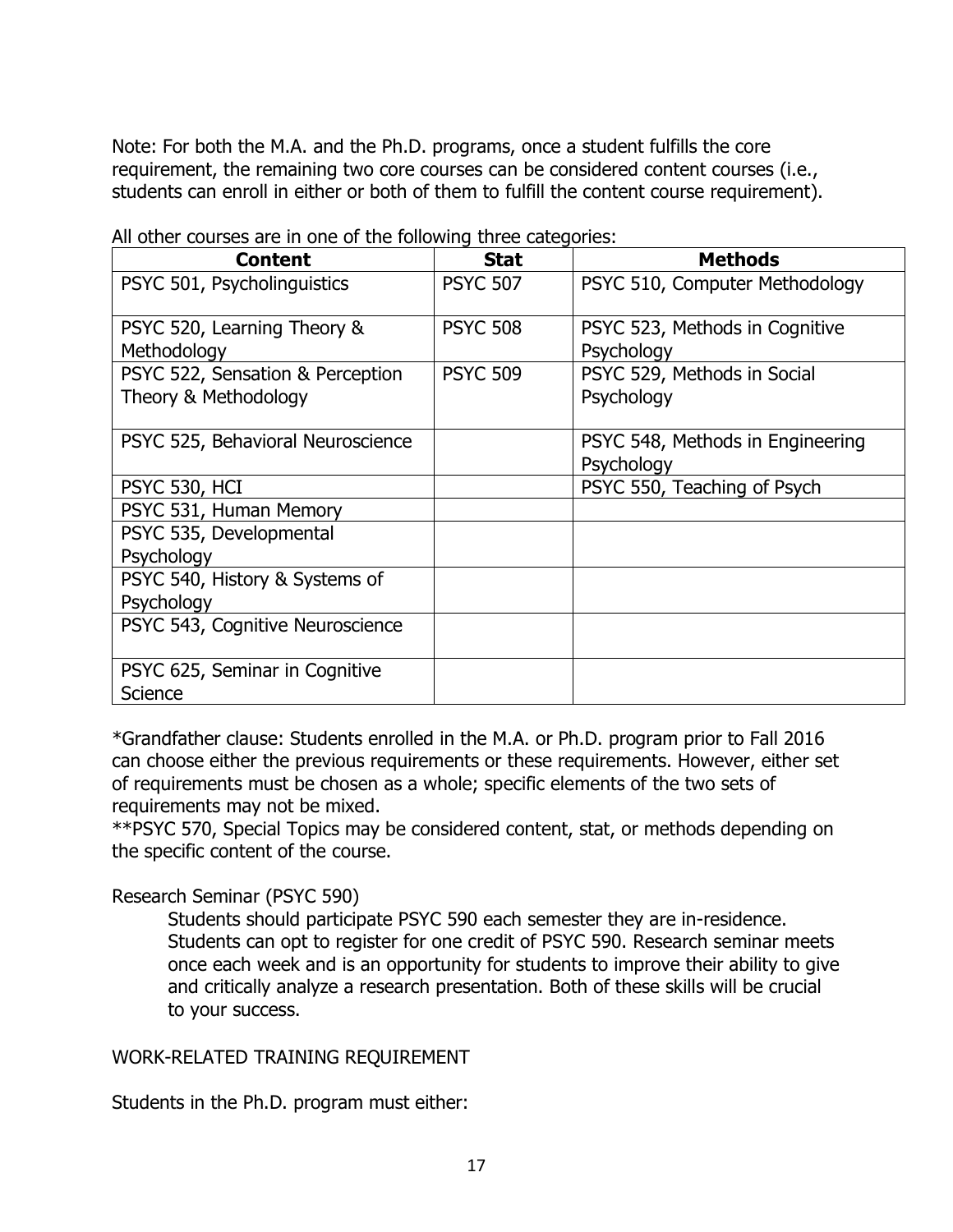- 1. Complete an internship of at least 3 months duration OR
- 2. Teach at least one 3-credit undergraduate course independently. Students must complete one of the following training programs prior to teaching:
	- a. PSYC 550 (Teaching of Psychology)
	- b. Thirty-six hours of teaching-related training at the [NMSU Teaching](https://teaching.nmsu.edu/)  [Academy](https://teaching.nmsu.edu/) (e.g., the Teaching Scholars course) completed during the twelve months prior to teaching
	- c. Complete the Preparing Future Faculty program or the Scientific Teaching Fellowship
	- d. Complete another training program that has been approved by the Graduate Committee (e.g., team-teach with a faculty member).
	- e. At least one month prior to the first class meeting, student instructors must submit their course syllabus and required textbook(s) to be approved by the Graduate Committee. Student instructors who do not obtain this approval may not be allowed to teach the course.
	- f. After approximately six weeks of instruction, a faculty member will conduct a midterm course evaluation using the NMSU Teaching Council's recommendations (available at teaching.nmsu.edu). Results of the midterm evaluation will be shared with the instructor, the Graduate Committee, the student's advisor, and the Department Head.

#### <span id="page-17-0"></span>THE DOCTORAL COMMITTEE

The student, in consultation with their advisor, will form an advisory committee (also referred to as the doctoral committee and the graduate committee below). The committee will consist of five members who have appointments to the graduate faculty. The committee must have at least three members from the Psychology Department and one from outside of the department who will serve as the Dean's representative. If appropriate, one or more subject matter experts from another department may serve in place of one or more Psych faculty members. (Note that this requirement of five committee members exceeds the minimum set by the Graduate School, which only requires four.) In consultation with the committee chair, students should select as their Dean's Rep a faculty member who can offer content-relevant insights. Students who have declared a minor must have at least one representative from the minor area on their committee. The representative of the minor area can also serve as the Dean's representative. If appropriate, the advisory committee may also have a member from off campus (in addition to the required five members described above), as long as that person has earned at least a Ph.D. or equivalent degree. Each graduate student will submit the names of his/her advisory committee members and a justification for selecting each committee member to the department head using the Department of Psychology [Graduate Student Committee Composition](https://psychology.nmsu.edu/_files/documents/Committee-Form-Revised-3.pdf)  [Form.](https://psychology.nmsu.edu/_files/documents/Committee-Form-Revised-3.pdf) Subsequent changes in the committee must be submitted and justified in writing and must be agreed to by the advisor as well as the department head.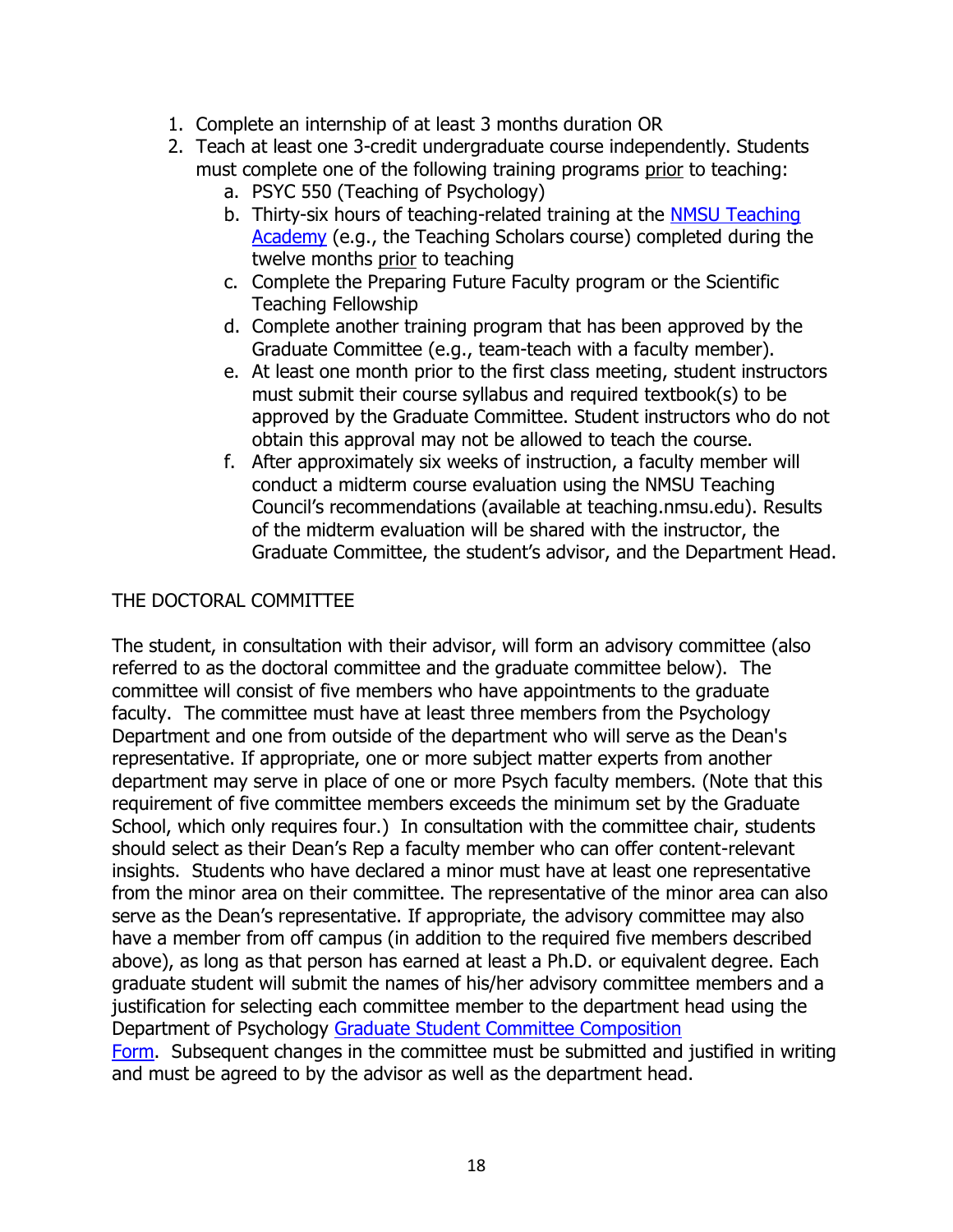#### <span id="page-18-0"></span>COMPREHENSIVE EXAMINATION

In May 2021, the Department of Psychology Faculty voted to revise the comprehensive examination procedures. Students who entered the Ph.D. program prior to Fall 2021 will have the option to choose whether to complete the comprehensive examination using the previous method. Both methods are described below.

Students who wish to take the pre-2021 version must fill out an acknowledgment form and submit this via email to the Graduate Director and their primary advisor prior to beginning their comprehensive exam. The selection form is available on the Student Resources page of the Psychology Department website.

#### **2021 Comprehensive Examination**

Purpose/Overview: The purpose of the comprehensive exam is to evaluate whether students possess the core competencies necessary to pursue independent research for their dissertation. These core competencies include (a) critical thinking, (b) the ability to synthesize information from the scientific literature, (c) knowledge of proper experimental design and associated issues of measurement and statistical analysis, and (d) the ability to communicate scientific information clearly. The comprehensive exam will be offered twice per year, with start dates occurring two weeks before the Fall and Spring semesters. Off-cycle exams will only be permitted when extenuating circumstances are described and documented.

Format: The comprehensive exam includes two written examination phases and one oral defense across a single semester. Only students who successfully complete the first written exam will proceed to the second written exam and oral defense phase.

- a. Common elements across Phases 1 and 2: In each phase, students will write 2 APA-style essays (unless the questions specify another format) in double-spaced, 12-point Times New Roman font with page numbers. Each essay must include the essay prompt at the beginning of the document and be saved in separate .docx files with the file name format AggieID Question# (this is to facilitate blind evaluation during Phase 1). Unless specified by the question, there is no page limit, but most questions can be answered in  $10 - 15$  pages. Students will have one calendar week to answer the questions and must work independently. Sharing questions or receiving help from other students or faculty is considered academic dishonesty. Receiving help from the NMSU Writing Center, however, is allowable and encouraged.
- b. *Phase 1 Written Exam:* At the cycle start date (see Example Timeline, below), students will receive emailed instructions and two questions from the Graduate Director. One question will require students to demonstrate competency in statistical analysis, similar to assignments used in PSYC 507 and PSYC 508. Specifically, students will be asked to generate an appropriate mock-dataset that fits the assumptions of a particular statistical test (the test will change across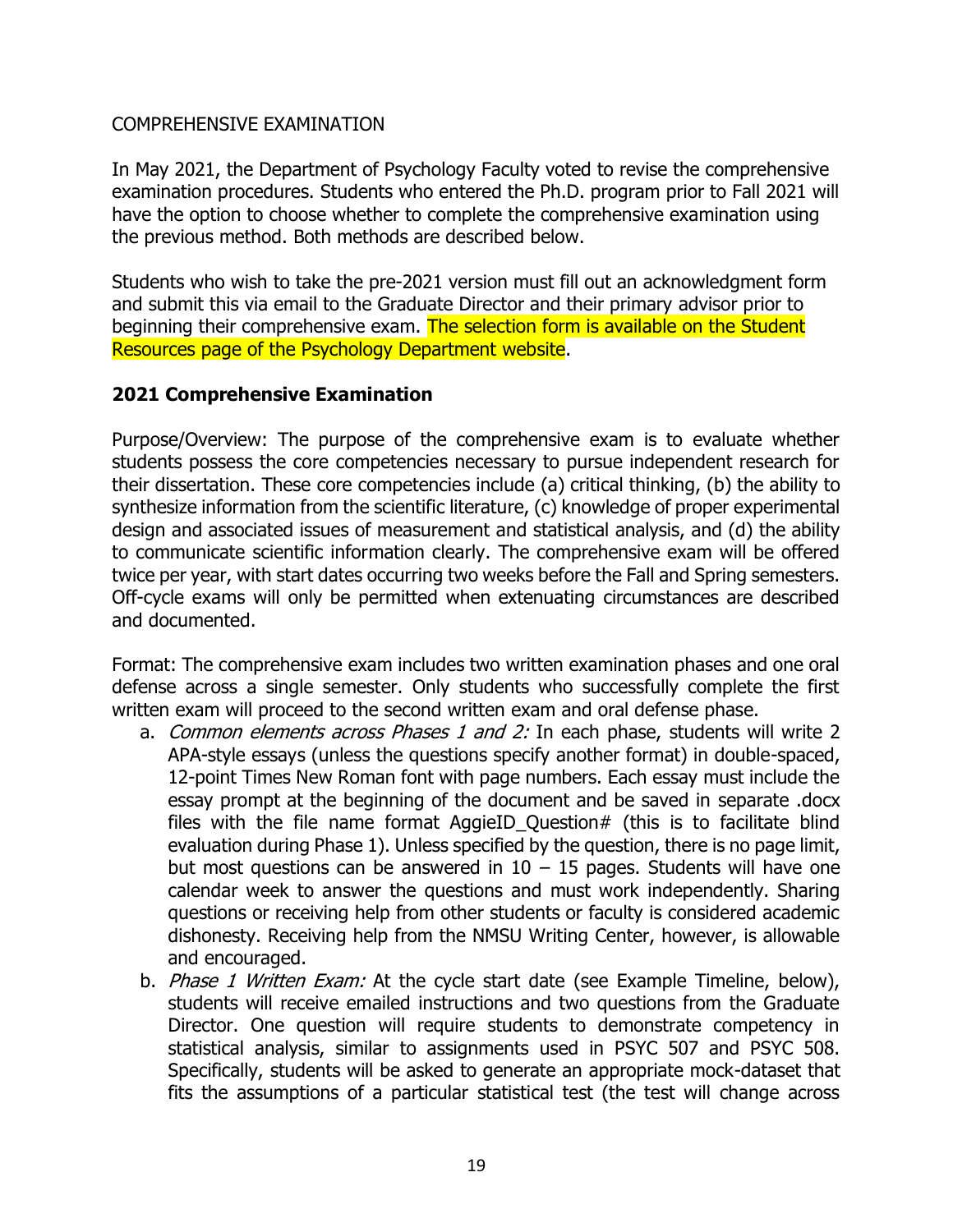cycles). They will then analyze the data and write up (a) their process for creating the dataset, including the necessary code, and (b) an APA-style results section describing the outcome of the analysis. The second question will test students' knowledge of experimental design, building upon area-specific reading lists (students in Social and Cognitive/Engineering will receive separate reading lists). Students taking the exam during the same cycle will receive the same Phase 1 questions, but the questions will be unique for each cycle of exams.

- a. The area-specific reading lists for the second question will be provided on the Psychology Department website [\(Student Resources](https://psychology.nmsu.edu/pages/student-resources.html) – Graduate Students) at least two months before the exam start date. The reading lists will be identified by Cycle (Fall – Spring) and Year.
- b. Students who identify as belonging to multiple areas (e.g., Social and Engineering) may choose which reading list to use for Phase 1. These students should consult their primary mentor prior while making this decision.
- c. Phase 2 Written Exam: Students who successfully pass Phase 1 (see Assessment, below) will proceed to Phase 2, which will examine their subject-specific expertise. The student will develop two topics and associated reading lists that, once approved, will be used by their individualized committee to create two questions. Students will select their own start date (see Step-by-Step Guide, below).
	- a. Students are encouraged to begin working on their topics and reading lists before Phase 1. This can be an ongoing discussion between the student and mentor as early as desired.
- d. *Oral Defense:* This meeting will consist of an oral defense of the written answers. If the answers are sufficiently clear on their own (see Assessment, below), the student will advance to candidacy on the basis of the written portion alone and no oral defense will be required. Students should proceed as though an oral defense will be held, unless they are told otherwise.

#### Step-By-Step Guide:

- a. Notice of Intent: At least three months prior to the cycle start date, students should email the Graduate Director to inform them of their intent to participate in the next cycle's exam phases.
- b. Cycle-Wide Reading List Dissemination: At least two months prior to the Phase 1 start date, the Social and Cognitive/Engineering reading lists will be posted on the Psychology Department website (Student Resources – Graduate Students).
- c. Phase 1 Start Date: Two weeks prior to the Fall or Spring semester cycle, students will receive their essay prompts/questions via email. Students may ask clarification questions by emailing the Graduate Director.
- d. Phase 1 Exam Period: Students have one calendar week to answer their questions and submit their essays to the Department Administrator (currently Liz Hartman), to maintain anonymity. The exam is "open book," and students may consult additional written sources beyond the initial reading list.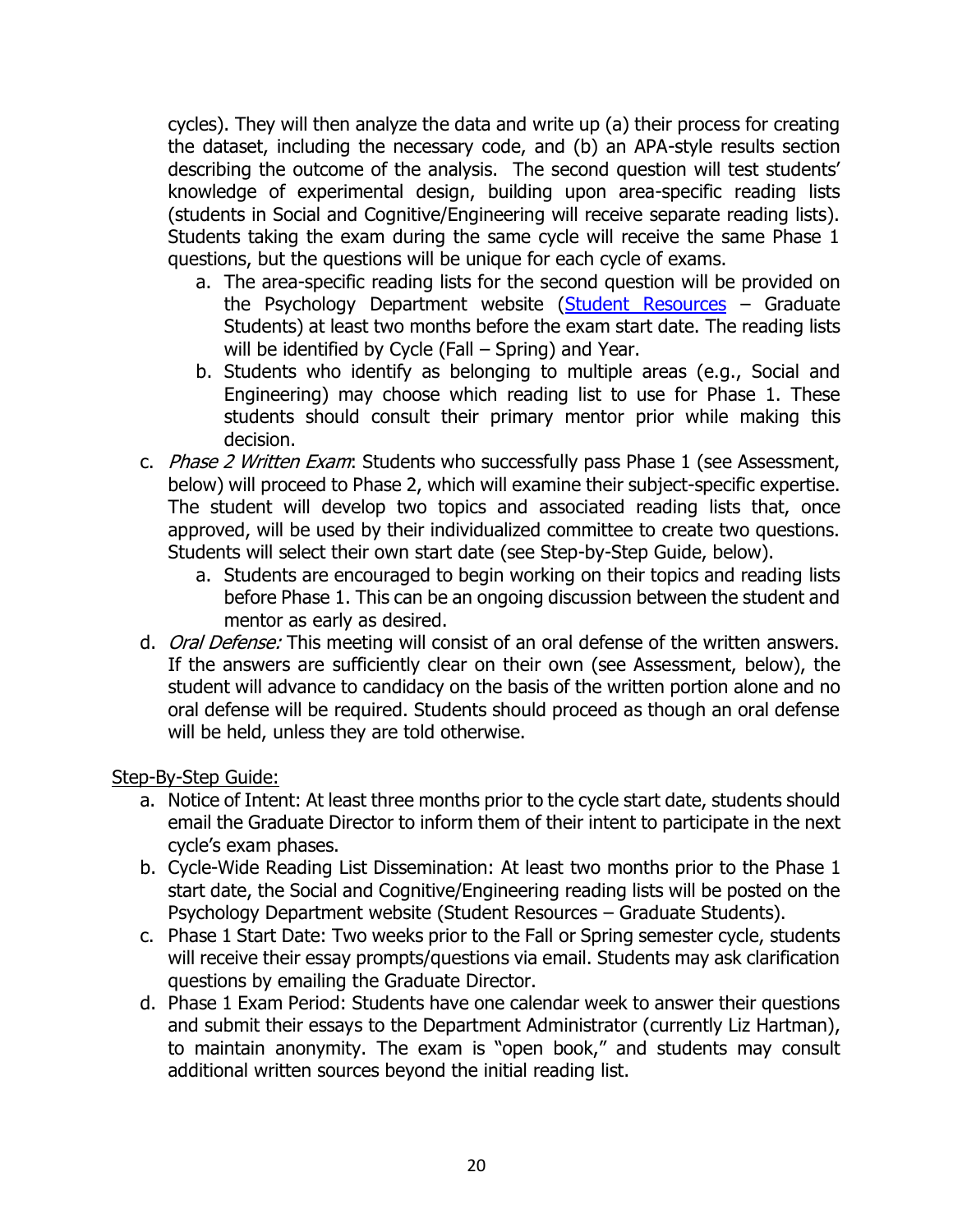- e. Phase 1 Assessment: Within two weeks of the Phase 1 due date, the area faculty will evaluate the written answers blindly (names will only be linked to essays after all evaluations are made). Pass/fail decisions will be made on the basis of numerical scores (see Assessment, below).
- f. Phase 2 Reading Lists: Within two weeks of passing Phase 1, students should email their topic proposals and reading lists (in the form of a bibliography containing 10- 15 articles) to their individualized committee. Each topic proposal only needs to be one sentence describing the theme of the reading list. The committee will revise the lists, if necessary, and send approval via email within one week.
- g. Phase 2 Start Date: Upon approval of the reading lists, students should email their individualized committee to select a start date for the Phase 2 Exam Period. This start date must be at least 1 month prior to the last day of classes in that semester. Students will receive emailed instructions and questions on the start date they choose.
- h. Phase 2 Exam Period: Students will have one calendar week to answer the questions and submit their essays to the entire committee via email. The exam is "open book," and students may consult additional written sources beyond the initial reading lists.
- i. Phase 2 Assessment: Each student's committee will evaluate the answers against the rubric posted online. Pass/fail decisions will be made based on numerical scores (see Assessment, below).
- j. Oral Defense: The oral defense should be scheduled for at least two weeks after the exam period ends. The meeting should be scheduled for 2 hours at a mutually agreed upon time and location (including "virtual" locations; we recommend using [when2meet](https://www.when2meet.com/) for scheduling). Students who pass on the basis of their written answers alone will be notified via email within 72 hours of the oral defense meeting.

Questions: Although the cycle-wide questions will differ each cycle and the subjectspecific questions will differ for each student, sample questions may be obtained from the Graduate Director.

Assessment: The committees will evaluate students' answers against the rubric available [online.](https://drive.google.com/file/d/1NfTosR8GHT3XWEXGoVKmptJ61vMR4Os6/view?usp=sharing) (Note: Not all rubrics are created yet)

- Phase 1 Assessment
	- o Average Scores > 3.0: Pass
	- o Average Scores ≤ 3.0: Fail
		- All decisions will be accompanied by narrative assessment, which will be particularly important for Fail decisions.
		- Students who wish to discuss their feedback with the Graduate Director and their primary mentor are encouraged to do so.
- Phase 2 Assessment
	- $\circ$  Average Scores 4.5+: Average scores above 4.5 are eligible for passing without requiring an oral defense meeting.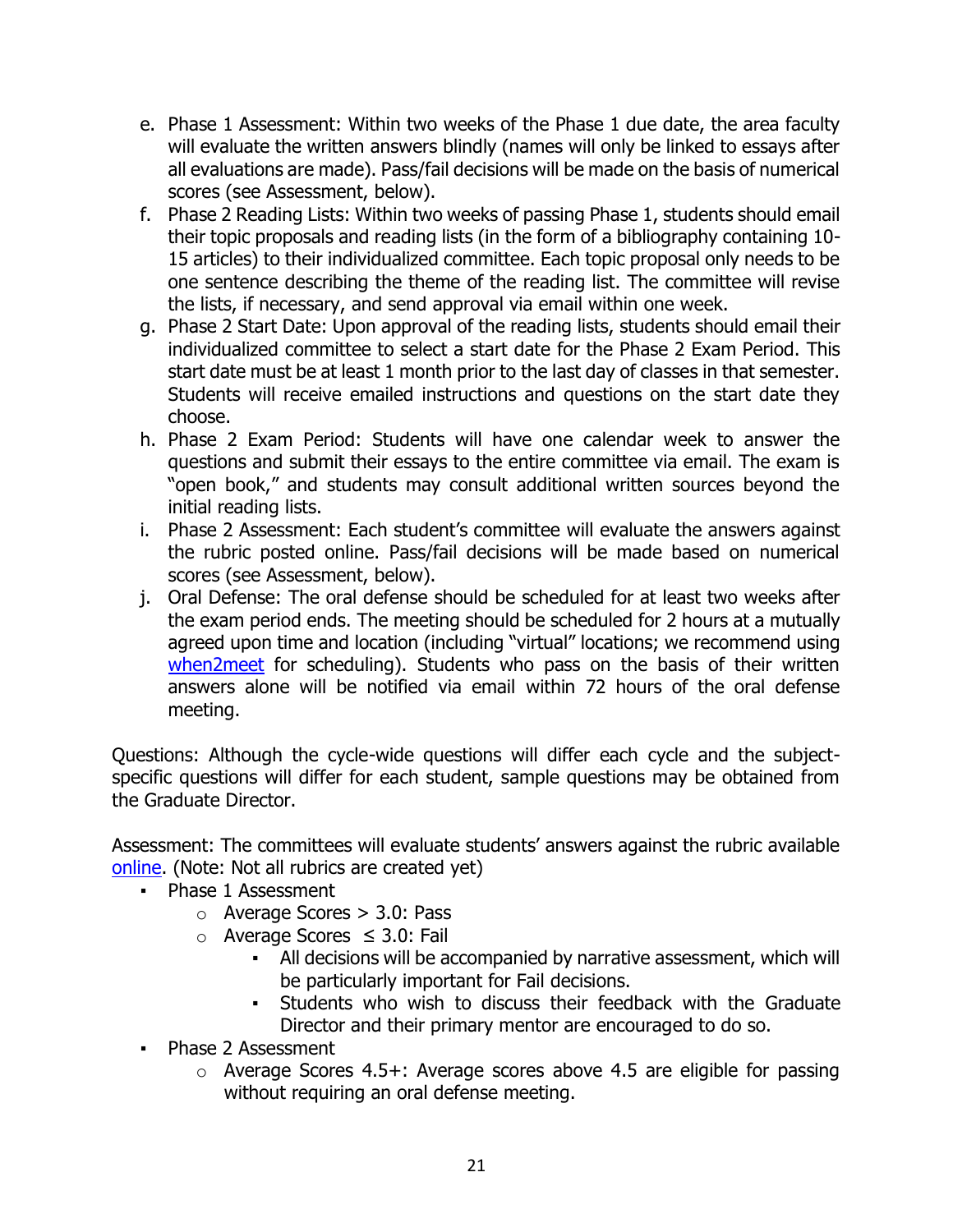- $\circ$  Average Scores 3.0 4.5: Average scores above 3.0 and below 4.5 will result in an oral defense meeting.
- $\circ$  Average Scores ≤ 3.0: Average committee-wide scores of 3.0 or below will preempt the oral defense meeting and require the student to revise and resubmit their answers within 48 hours. Students will receive written feedback from their committee chair outlining the committee's major concerns, which is intended to help the student guide their revisions. If the revisions do not achieve a committee-wide average above 3.0, the student will fail the comprehensive exam.

Re-takes: Students who fail Phase 1 may take the exam again in the next cycle. Students who fail Phase 2 may also take the exam again in the next cycle. Such students can skip Phase 1, but must form new reading lists for Phase 2. Students who fail the comprehensive exam twice will be dismissed from the program.

Clock Stopping and Expiration Dates:

- a. Clock Stopping: Students who experience unexpected personal hardship (e.g., illness, death of a loved one) during the exam period may request a clock stoppage from their committee. Requests should be in writing and detail the nature of the extraordinary circumstances. Whenever feasible, the request should also include the date the clock will resume. Requests will be granted at the discretion of the Graduate Director (Phase 1 exams) or student's individualized committee (Phase 2 exams).
- b. Expiration Dates: If more than 4 years have elapsed since the student passed the comprehensive exam and they have not yet completed the dissertation, they must re-take the comprehensive exam.

| <b>Exam Cycle</b> | <b>Notice of</b><br><b>Intent</b> | Phase 1<br><b>Reading List   Start Date</b> | Phase 1   | <b>Phase 2 Latest Start</b><br><b>Date</b>          |
|-------------------|-----------------------------------|---------------------------------------------|-----------|-----------------------------------------------------|
| Fall              | May 1                             | June 1                                      | August 1  | 1 month prior to the day<br>classes end in December |
| Spring            | October 1                         | November 1                                  | January 3 | 1 month prior to the day<br>classes end in May      |

Example timelines $1$ :

 $1$  Note: Specific dates are given for example only. If these dates fall on a weekend or holiday, the dates will be adjusted so that exams begin during the business week.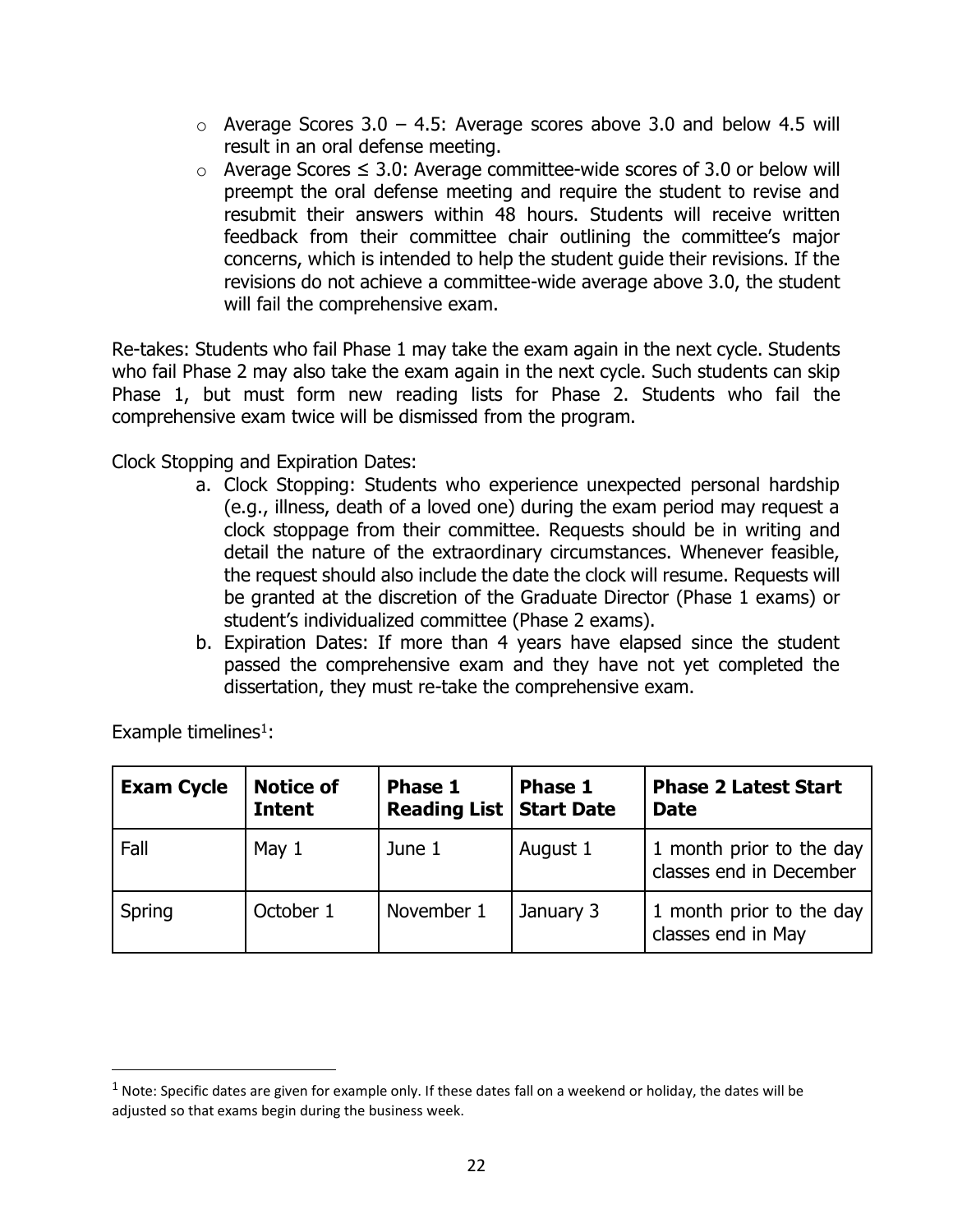#### **Pre-2021 Comprehensive Examination**

This is an inclusive evaluation of the student's mastery of the field of concentration. The examination includes both written and oral sections. The exact content is to be determined by the advisory committee in consultation with the student. Admission to candidacy for the doctoral degree requires adequate performance on the comprehensive examination.

1. Overview: Students identify 4 broad research areas and compile a preliminary reference list for each area. This list consists of key papers that represent the students' specific interests within each area. The committee agrees on 4 questions (one/area) and students answer each question using whatever readings are necessary. Answers are limited to a total of 50 pages (not counting references) and students have 6 months from receipt of the questions to complete the exam. Students are responsible for providing each committee member with a HARD copy of their completed responses, unless the committee member specifically requests an electronic copy. Students then orally defend their answers approximately two weeks after completing the written portion of the exam.

2. Format: Written exam and oral defense

3. Required meetings: A proposal meeting and an oral defense. The proposal meeting should be scheduled for one hour. At the proposal meeting, the student presents his/her committee with the preliminary reference list and the committee begins to discuss possible questions (with the student's input if desired by the committee).

The oral defense should be scheduled for two hours and will be held approximately 2 weeks after completion of the written exam. The contents of the oral exam will be primarily focused on the student's answers and the papers included on the student's final reference list.

4. Timing: Consistent with the timeline included in the department's graduate program policy statement, students are expected to complete the comprehensive exams within 2 semesters after defending their M.A. thesis or completion of their qualifying exam (see the timeline for more information). Thus, students should hold a comps proposal meeting within one semester of defending or completion of the qualifying exam. After the comps proposal meeting with the student, the committee has 2 weeks to finalize the questions. The written portion of the exam must be finished within 6 months after receiving the questions from the committee. Failure to complete the written portion of the exam within 6 months will result in failure of the comprehensive exam. An oral defense will be held approximately 2 weeks after successful completion of the written exam.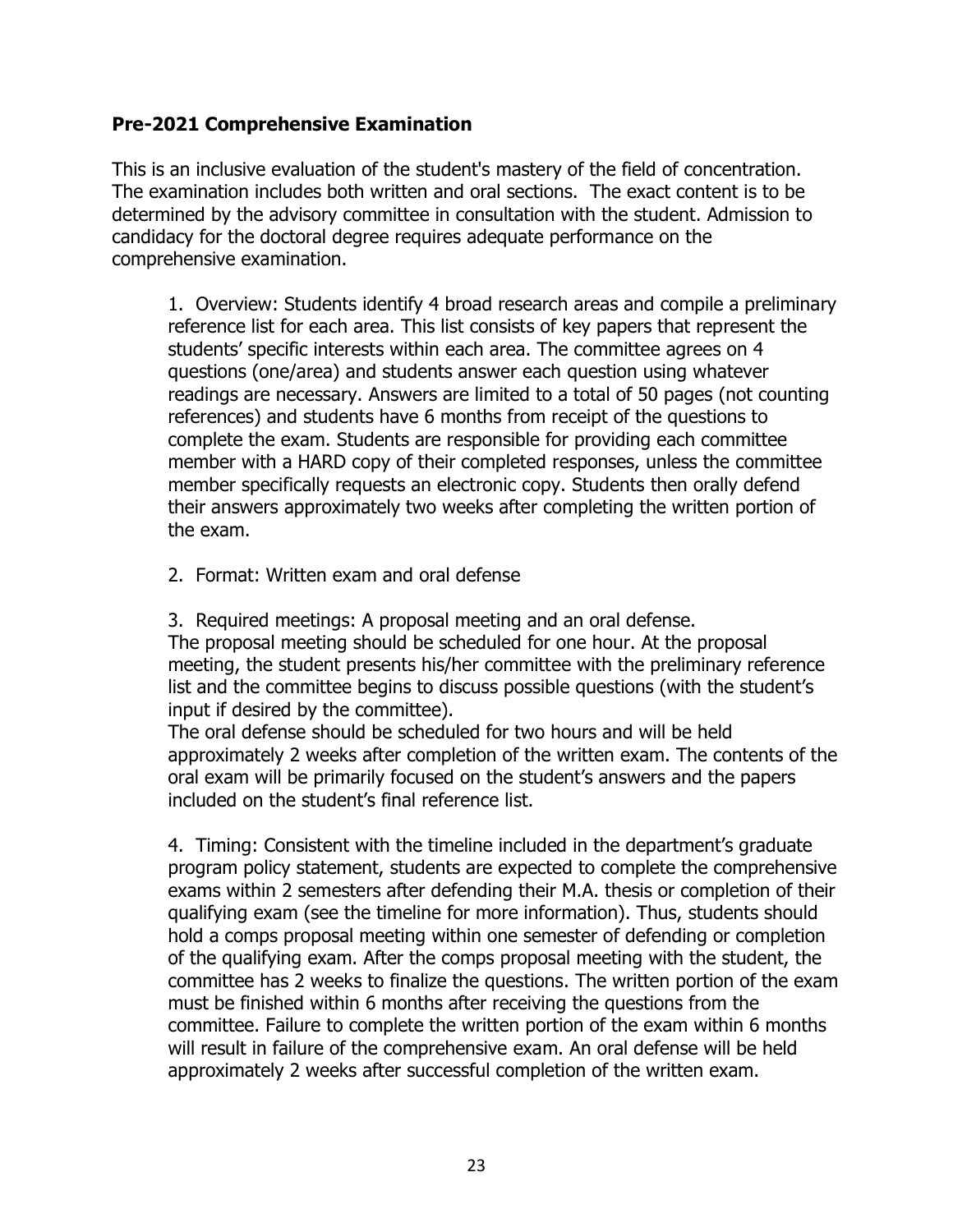5. Contents: Students identify 4 broad research areas, one of which should be their primary area of expertise and one of which should be quantitative, methodological, or philosophical in nature. The areas should be larger than one type of task, one person's work, or one theory. Examples of topics that are appropriately broad are motion perception, attitudes & behavior, and prospective memory. Students compile a preliminary reference list for each area consisting of key papers that represent the students' specific interests within each area. Students will include a final reference list with each answer. Everything included on the final reference list is eligible for examination/discussion during the oral defense.

6. Questions: Four questions (one/area) will be written collaboratively by the student's committee based on the student's preliminary reference list. All members of the committee must agree on the four questions prior to delivering the questions to the student. The questions should both test student's knowledge of the area and provoke reading and thought that will enhance the student's research productivity. The committee may elect to involve the student in the question-writing process (e.g., the student suggests a question and the committee revises it).

7. Assessment: The committee decides whether or not the student passes the exam after the oral defense (i.e., the student is given no feedback after the written portion of the exam). If two or more members of the committee vote that the student did not pass the exam, then the student must repeat the corresponding portion of the exam. For example, if the committee rules that the student's written answers were satisfactory but his/her oral defense was unsatisfactory, the student must repeat the oral defense. Students may be required to repeat the written portion, the oral defense, or both.

8. Ground rules for written portion of exam: The written portion of the exam is "take-home" and "open-book." Students are expected to read whatever literature is necessary to provide thoughtful and comprehensive answers to each question, regardless of whether the papers were included on their "interest list." Students may consult with their advisor and/or committee for clarification of the questions but otherwise may not discuss their ideas, readings, or answers with any faculty members (at NMSU or otherwise). Answers to all four questions are limited to a total of 50 pages (e.g., approximately 12 pages/question) not including the final reference lists.

9. Stopping the clock: Students may ask permission from the Graduate Committee to stop the 6-month completion clock in the event of extraordinary circumstances. Requests should be in writing, should detail the nature of the extraordinary circumstances, and should list a specific date on which the 6-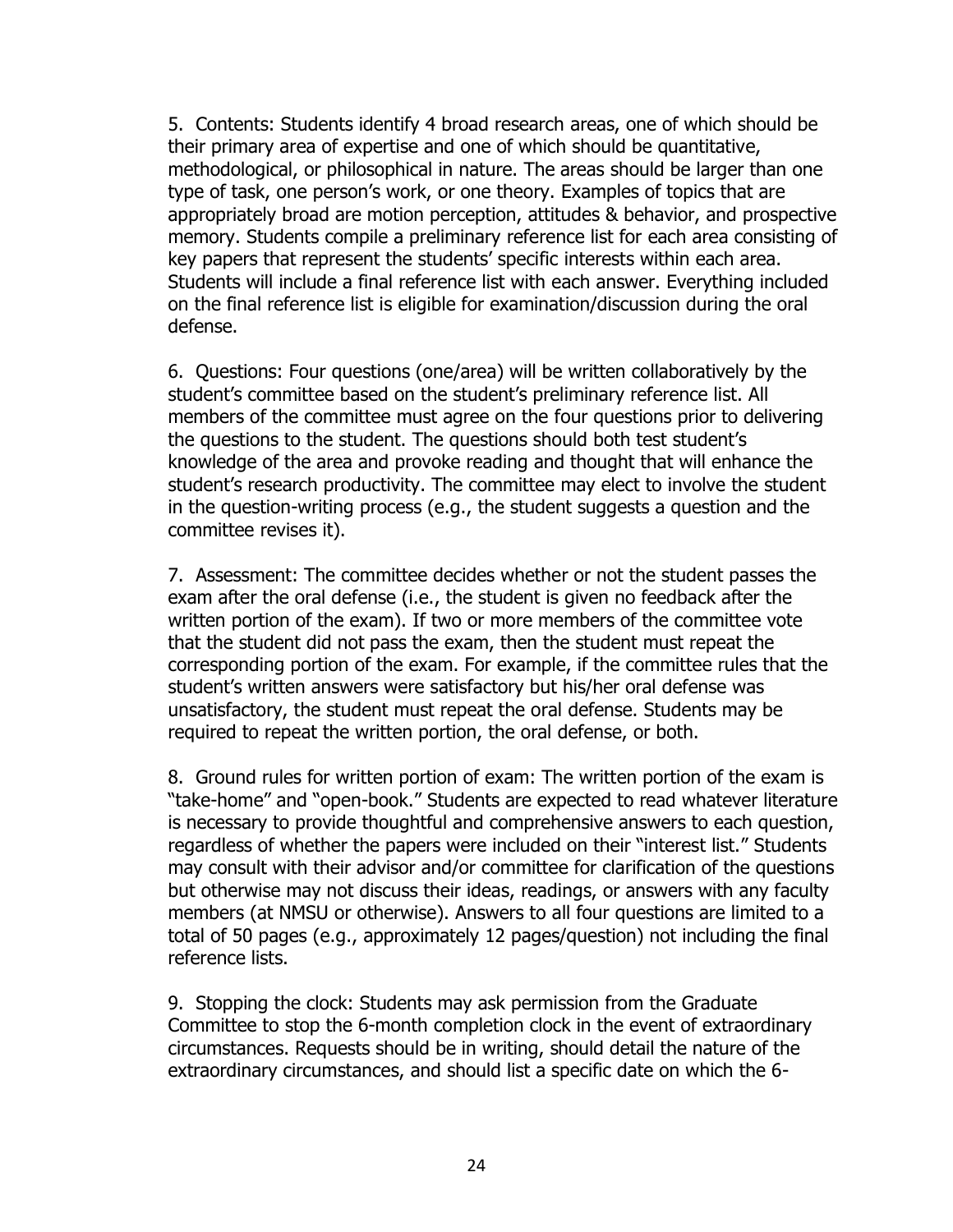month clock will resume. Requests will be granted at the discretion of the Graduate Committee.

10. Expiration date: Beginning with oral defenses held in Spring 2015, if more than 4 years have elapsed since the date of passing oral defense of the comprehensive exam, the student will be required to take another comprehensive exam before admission to the dissertation defense meeting.

#### <span id="page-24-0"></span>APPLICATION AND ADVANCEMENT TO CANDIDACY

A student who has completed 12 credit hours of graduate work beyond the M.A. degree, successfully completed the Qualifying Exam, and who has been admitted to the doctoral program in psychology should file an application for admission to candidacy for the doctorate before registering for additional work. The application, called Program of [Study and Committee](https://gradschool.nmsu.edu/For%20Faculty%20and%20Staff/Graduate%20Forms.html) for Doctoral Students requires both the advisor's and the Department Head's approval before it is filed with the Graduate School. It should be noted that this program of study is a plan, not necessarily reality. A corrected version is to be filed in the semester of graduation. However, any change in the composition of the student's graduate committee must be approved by the student, all committee members, the Department Head, and the Graduate School.

A student will be formally advanced to candidacy for the Ph.D. upon the successful completion of the comprehensive examination, the recommendation of the student's doctoral committee, and the approval of the graduate dean.

#### <span id="page-24-1"></span>DOCTORAL DISSERTATION PROPOSAL MEETING

A doctoral dissertation in our department is a written description of original research conducted by the student. The student's dissertation committee must approve a dissertation proposal document before it is conducted. This approval is obtained at a Doctoral Dissertation Proposal Meeting attended by the student, their advisor, and the student's dissertation committee. The approval of the committee and any required changes in the project should be documented using the department's [Thesis/Dissertation Proposal Approval Form.](https://psychology.nmsu.edu/pages/student-resources.html)

At least one week before the meeting, the student shall present a written description of the research proposal to each member of the advisory committee. The purpose of the meeting is to discuss the merit or lack thereof of the proposed research and to suggest whatever changes in it that are deemed necessary to make it a worthwhile scientific effort. This objective is more easily met if the proposal document is in final Ph.D. dissertation form save for the Results, Discussion, and Conclusions. It is presumed that the student will have discussed the proposed research with their dissertation committee prior to writing the Ph.D. proposal document.